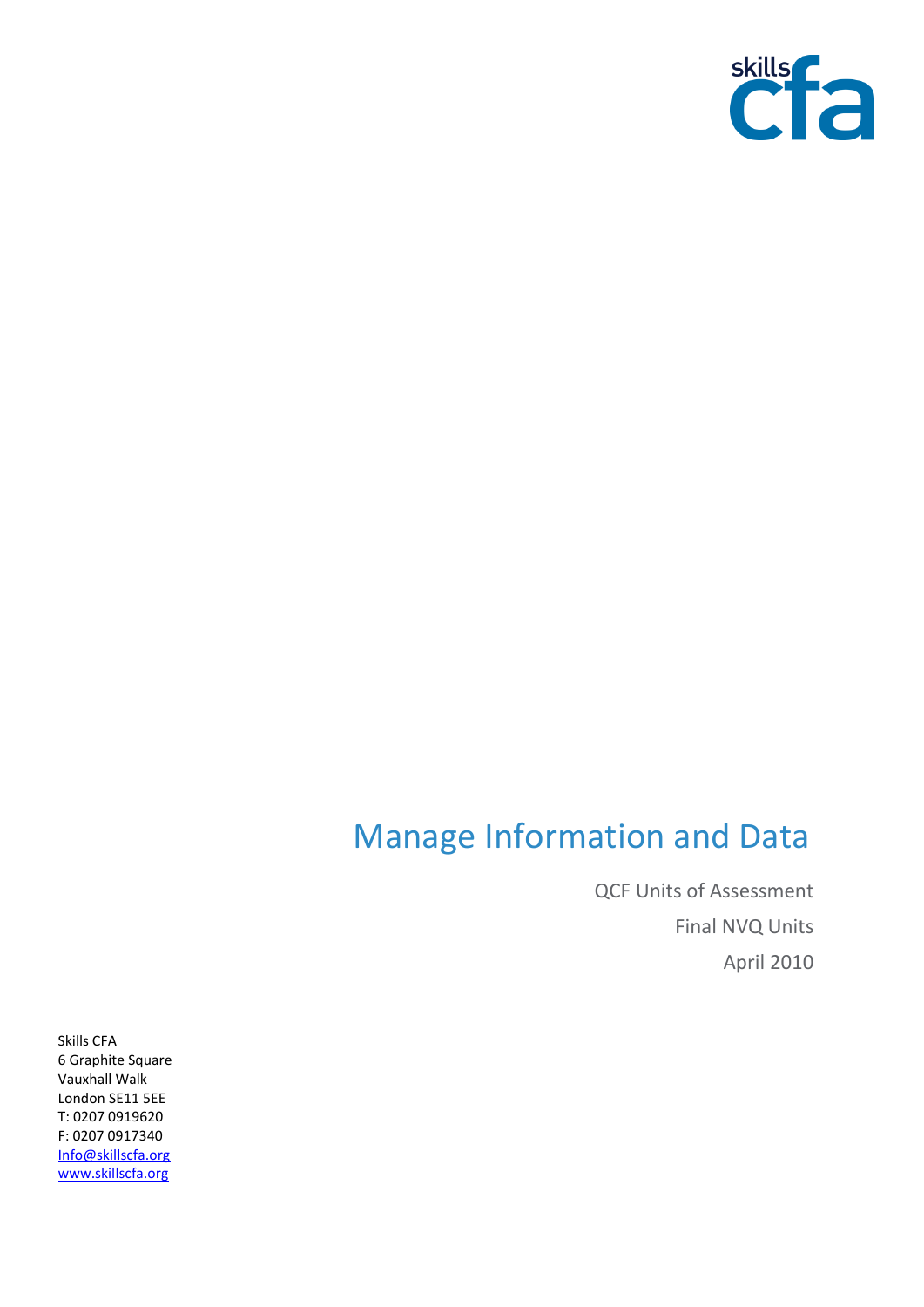

## **Contents**

| No.  | <b>Title</b>                                                    | Page No. |
|------|-----------------------------------------------------------------|----------|
| Q112 | Archive information                                             | 1        |
| Q111 | Use a filing system                                             | 3        |
| Q220 | Archive information                                             | 5        |
| Q217 | Organise and report data                                        | 8        |
| Q218 | Research information                                            | 10       |
| Q219 | Store and retrieve information                                  | 12       |
| Q228 | Support the management and development of an information system | 15       |
| Q318 | Analyse and report data                                         | 18       |
| Q317 | Monitor information systems                                     | 20       |
| Q316 | Support the design and development of an information system     | 23       |
| Q410 | Design and develop an information system                        | 25       |
| Q411 | Manage and evaluate an information system                       | 27       |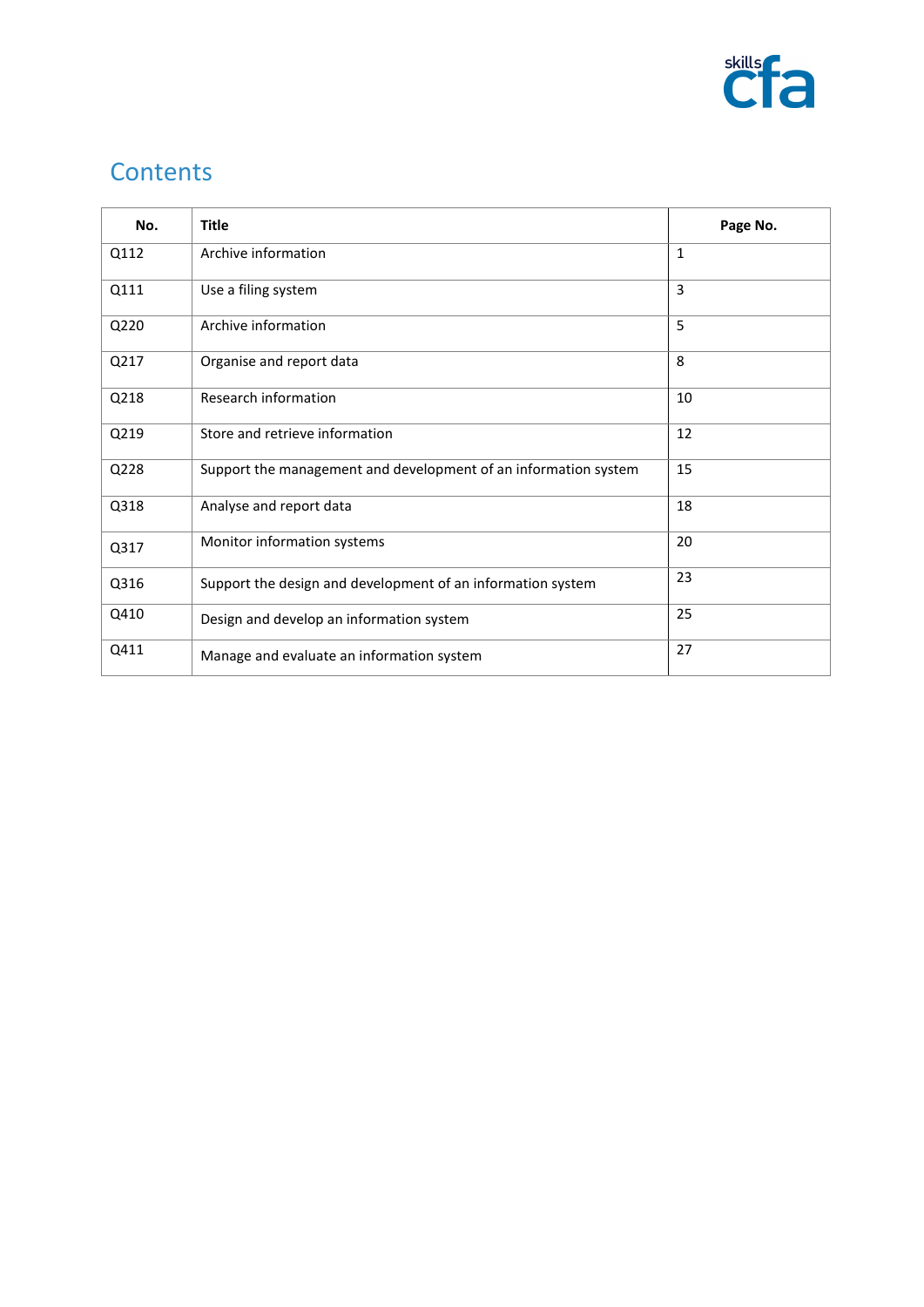

| <b>Title</b>                                                                                                           | Archive information |                                                                                                                                                                                                                                                                                                                                                                                                                                                                                                                                                                                                                                                                                                                                                                                                                                                                                                                                                                                                                          |  |
|------------------------------------------------------------------------------------------------------------------------|---------------------|--------------------------------------------------------------------------------------------------------------------------------------------------------------------------------------------------------------------------------------------------------------------------------------------------------------------------------------------------------------------------------------------------------------------------------------------------------------------------------------------------------------------------------------------------------------------------------------------------------------------------------------------------------------------------------------------------------------------------------------------------------------------------------------------------------------------------------------------------------------------------------------------------------------------------------------------------------------------------------------------------------------------------|--|
| <b>Skills CFA Unit</b><br>No.                                                                                          | Q112                |                                                                                                                                                                                                                                                                                                                                                                                                                                                                                                                                                                                                                                                                                                                                                                                                                                                                                                                                                                                                                          |  |
| <b>WBA Unit No.</b>                                                                                                    | H/601/2462          |                                                                                                                                                                                                                                                                                                                                                                                                                                                                                                                                                                                                                                                                                                                                                                                                                                                                                                                                                                                                                          |  |
| <b>Level</b>                                                                                                           | $\mathbf{1}$        |                                                                                                                                                                                                                                                                                                                                                                                                                                                                                                                                                                                                                                                                                                                                                                                                                                                                                                                                                                                                                          |  |
| <b>Credit Value</b>                                                                                                    | $\overline{2}$      |                                                                                                                                                                                                                                                                                                                                                                                                                                                                                                                                                                                                                                                                                                                                                                                                                                                                                                                                                                                                                          |  |
| <b>GLH</b>                                                                                                             | 13                  |                                                                                                                                                                                                                                                                                                                                                                                                                                                                                                                                                                                                                                                                                                                                                                                                                                                                                                                                                                                                                          |  |
|                                                                                                                        |                     | <b>Assessment Criteria</b>                                                                                                                                                                                                                                                                                                                                                                                                                                                                                                                                                                                                                                                                                                                                                                                                                                                                                                                                                                                               |  |
| The learner will                                                                                                       |                     | The learner can                                                                                                                                                                                                                                                                                                                                                                                                                                                                                                                                                                                                                                                                                                                                                                                                                                                                                                                                                                                                          |  |
| <b>Learning Outcomes</b><br>1. Understand procedures for<br>archiving information<br>2. Be able to archive information |                     | 1.1 Explain when required<br>information should be archived<br>1.2 Describe procedures to be<br>followed for archiving<br>information, including legal<br>requirements, if required<br>1.3 Explain the purpose of<br>organisational and legal<br>requirements for the security<br>and confidentiality of archived<br>information<br>1.4 Explain the purpose of<br>confirming information to be<br>archived<br>1.5 Describe procedures for<br>recording and keeping archived<br>information<br>1.6 Explain how to retrieve archived<br>information<br>1.7 Describe problems that may<br>occur with systems containing<br>archived information and how to<br>deal with them<br>2.1 Confirm the information to be<br>archived<br>2.2 Follow legal and organisational<br>procedures for security and<br>confidentiality of information<br>2.3 Follow instructions to archive<br>information in the agreed<br>format and timescale<br>2.4 Maintain a record of information<br>archived<br>2.5 Follow instructions to retrieve |  |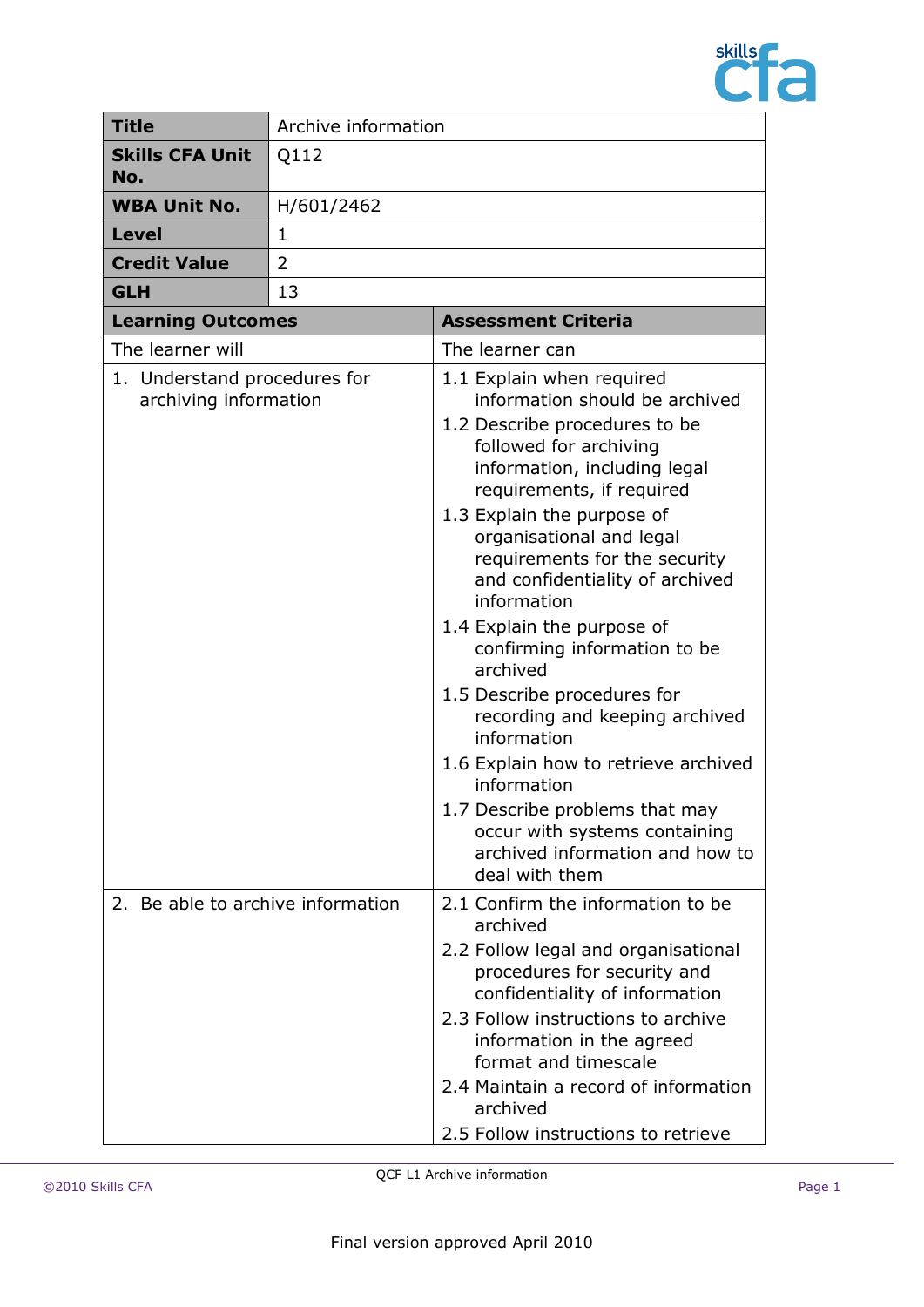

| archived records upon request     |
|-----------------------------------|
| 2.6 Resolve or refer problems, if |
| required                          |

| <b>Additional Information about the unit</b>                                                                                                                        |                                                                                                            |  |
|---------------------------------------------------------------------------------------------------------------------------------------------------------------------|------------------------------------------------------------------------------------------------------------|--|
| Unit purpose and $aim(s)$                                                                                                                                           | This unit is about using the<br>procedures to be followed when<br>archiving and retrieving<br>information. |  |
| Unit expiry date                                                                                                                                                    | 31 December 2013                                                                                           |  |
| Details of the relationship between<br>the unit and relevant national<br>occupational standards or other<br>professional standards or curricula<br>(if appropriate) | <b>Skills CFA</b>                                                                                          |  |
| Assessment requirements or<br>guidance specified by a sector or<br>regulatory body (if appropriate)                                                                 | <b>Assessment Strategy</b>                                                                                 |  |
| Support for the unit from an SSC or<br>other appropriate body (if required)                                                                                         | <b>Skills CFA</b>                                                                                          |  |
| Location of the unit within the<br>subject/sector classification system                                                                                             | 15. Business, Administration and<br>Law<br>15.2 Administration                                             |  |
| Name of the organisation<br>submitting the unit                                                                                                                     | <b>Skills CFA</b>                                                                                          |  |
| Availability for use                                                                                                                                                | Shared                                                                                                     |  |
| Unit available from                                                                                                                                                 | 1 August 2010                                                                                              |  |
| Unit guided learning hours                                                                                                                                          | 13                                                                                                         |  |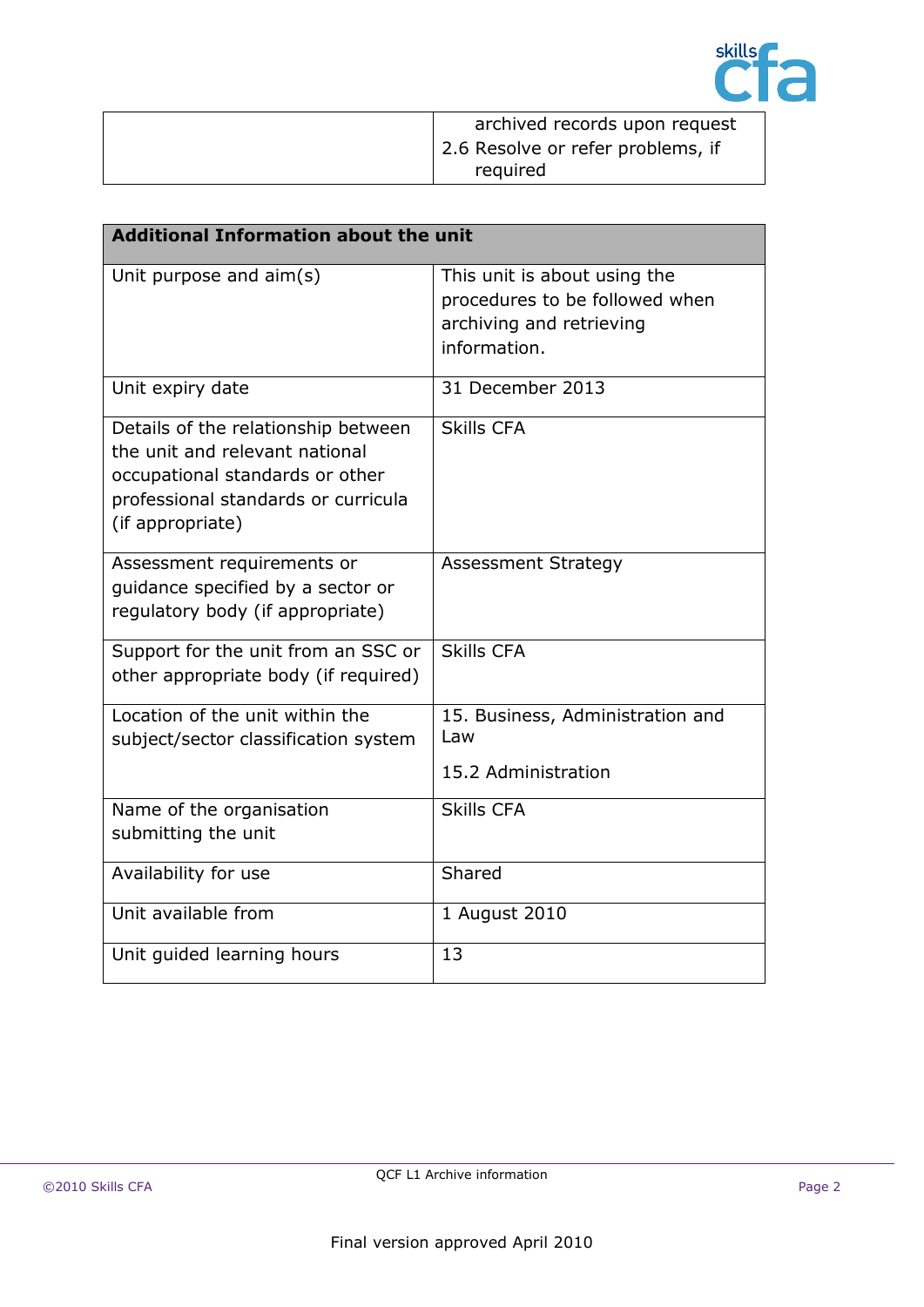

| <b>Title</b>                                                                | Use a filing system |                                                                                                                                                                                                                                                                                       |
|-----------------------------------------------------------------------------|---------------------|---------------------------------------------------------------------------------------------------------------------------------------------------------------------------------------------------------------------------------------------------------------------------------------|
| <b>Skills CFA Unit</b><br>No.                                               | Q111                |                                                                                                                                                                                                                                                                                       |
| <b>WBA Unit No.</b>                                                         | Y/601/2460          |                                                                                                                                                                                                                                                                                       |
| <b>Level</b>                                                                | $\mathbf{1}$        |                                                                                                                                                                                                                                                                                       |
| <b>Credit Value</b>                                                         | 2                   |                                                                                                                                                                                                                                                                                       |
| <b>GLH</b>                                                                  | 13                  |                                                                                                                                                                                                                                                                                       |
| <b>Learning Outcomes</b>                                                    |                     | <b>Assessment Criteria</b>                                                                                                                                                                                                                                                            |
| The learner will                                                            |                     | The learner can                                                                                                                                                                                                                                                                       |
| 1. Know methods and procedures<br>for storing and retrieving<br>information |                     | 1.1. Describe methods of storing<br>and retrieving information<br>1.2. Describe procedures to be<br>followed for storing and<br>retrieving information<br>1.3 Describe legal and<br>organisational procedures for<br>security and confidentiality of<br>information                   |
| 2. Be able to store information                                             |                     | 2.1 Identify and collect information<br>to be stored<br>2.2 Follow procedures for security<br>and confidentiality of<br>information<br>2.3 Store information in approved<br><b>locations</b><br>2.4 Refer problems, if required                                                       |
| 3. Be able to retrieve information                                          |                     | 3.1 Identify information to be<br>retrieved<br>3.2 Follow procedures for security<br>and confidentiality of<br>information<br>3.3 Locate and retrieve the required<br>information<br>3.4 Provide information in the<br>agreed format and timescale<br>3.5 Refer problems, if required |

| <b>Additional Information about the unit</b> |                                                                        |  |
|----------------------------------------------|------------------------------------------------------------------------|--|
| Unit purpose and aim(s)                      | This unit is about using systems to<br>store and retrieve information. |  |
|                                              |                                                                        |  |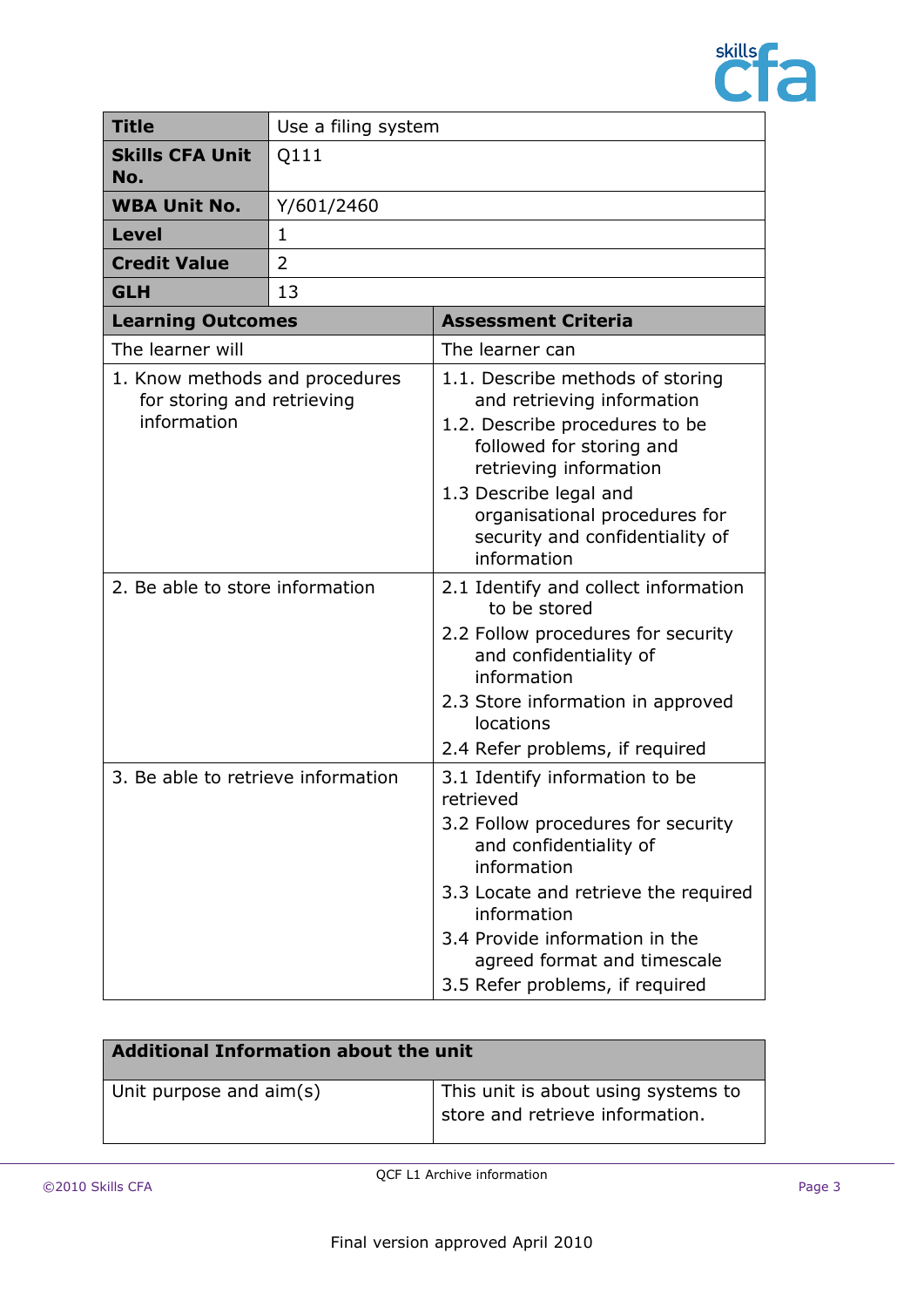

| Unit expiry date                                                                                                                                                    | 31 December 2013                                               |
|---------------------------------------------------------------------------------------------------------------------------------------------------------------------|----------------------------------------------------------------|
| Details of the relationship between<br>the unit and relevant national<br>occupational standards or other<br>professional standards or curricula<br>(if appropriate) | <b>Skills CFA</b>                                              |
| Assessment requirements or<br>guidance specified by a sector or<br>regulatory body (if appropriate)                                                                 | <b>Assessment Strategy</b>                                     |
| Support for the unit from an SSC or<br>other appropriate body (if required)                                                                                         | <b>Skills CFA</b>                                              |
| Location of the unit within the<br>subject/sector classification system                                                                                             | 15. Business, Administration and<br>Law<br>15.2 Administration |
| Name of the organisation<br>submitting the unit                                                                                                                     | <b>Skills CFA</b>                                              |
| Availability for use                                                                                                                                                | Shared                                                         |
| Unit available from                                                                                                                                                 | 1 August 2010                                                  |
| Unit guided learning hours                                                                                                                                          | 13                                                             |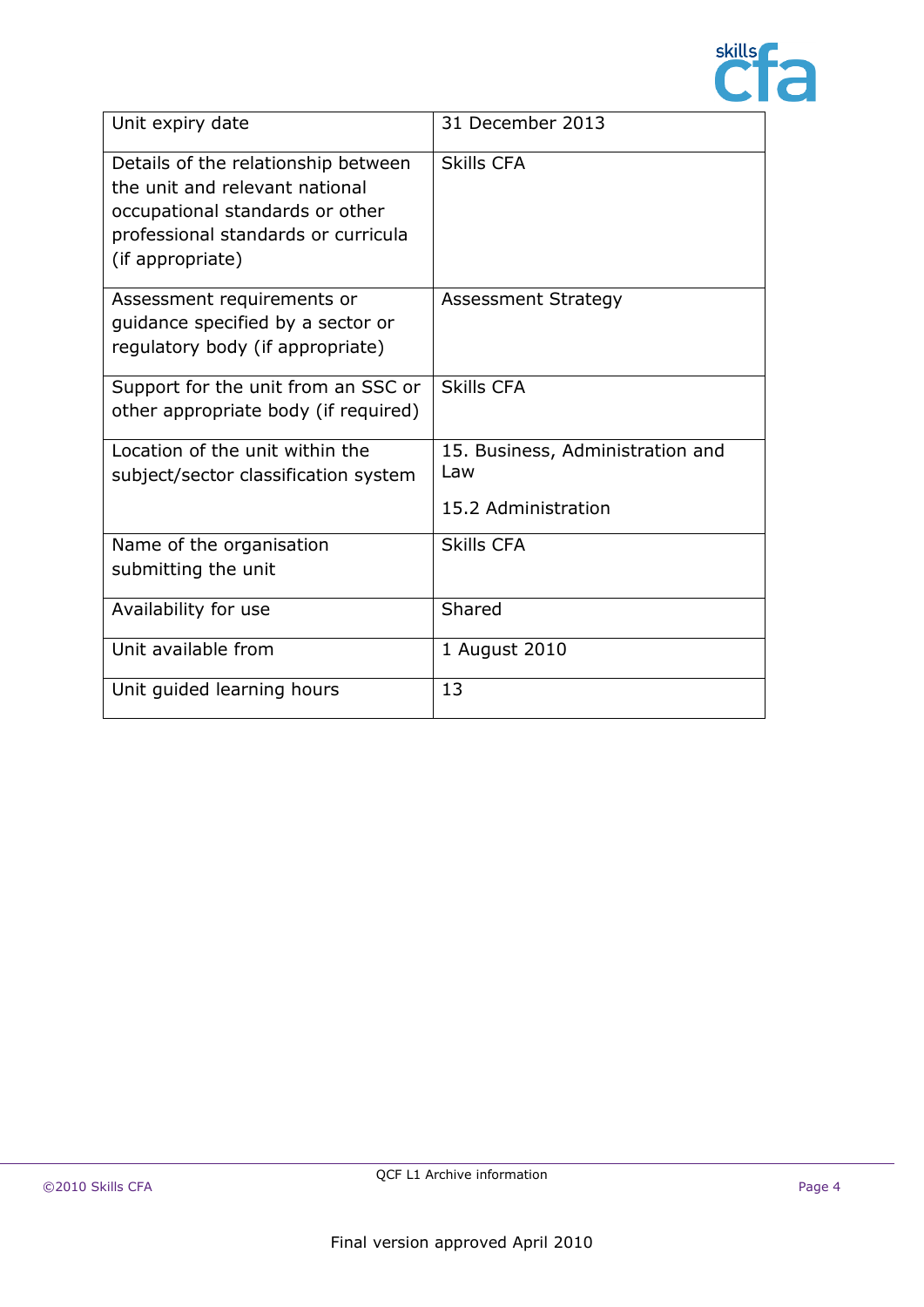

| <b>Title</b>                                          | Archive information |                                                                                                                                                                                                                                                                                                                                                                                                                                                                                                                                                                                                                                                                                                                                                                                                                                                                                                                                                                                                                      |
|-------------------------------------------------------|---------------------|----------------------------------------------------------------------------------------------------------------------------------------------------------------------------------------------------------------------------------------------------------------------------------------------------------------------------------------------------------------------------------------------------------------------------------------------------------------------------------------------------------------------------------------------------------------------------------------------------------------------------------------------------------------------------------------------------------------------------------------------------------------------------------------------------------------------------------------------------------------------------------------------------------------------------------------------------------------------------------------------------------------------|
| <b>Skills CFA Unit</b><br>No.                         | Q220                |                                                                                                                                                                                                                                                                                                                                                                                                                                                                                                                                                                                                                                                                                                                                                                                                                                                                                                                                                                                                                      |
| <b>WBA Unit No.</b>                                   | Y/601/2491          |                                                                                                                                                                                                                                                                                                                                                                                                                                                                                                                                                                                                                                                                                                                                                                                                                                                                                                                                                                                                                      |
| <b>Level</b>                                          | 2                   |                                                                                                                                                                                                                                                                                                                                                                                                                                                                                                                                                                                                                                                                                                                                                                                                                                                                                                                                                                                                                      |
| <b>Credit Value</b>                                   | 2                   |                                                                                                                                                                                                                                                                                                                                                                                                                                                                                                                                                                                                                                                                                                                                                                                                                                                                                                                                                                                                                      |
| <b>GLH</b>                                            | 13                  |                                                                                                                                                                                                                                                                                                                                                                                                                                                                                                                                                                                                                                                                                                                                                                                                                                                                                                                                                                                                                      |
| <b>Learning Outcomes</b>                              |                     | <b>Assessment Criteria</b>                                                                                                                                                                                                                                                                                                                                                                                                                                                                                                                                                                                                                                                                                                                                                                                                                                                                                                                                                                                           |
| The learner will                                      |                     | The learner can                                                                                                                                                                                                                                                                                                                                                                                                                                                                                                                                                                                                                                                                                                                                                                                                                                                                                                                                                                                                      |
| 1. Understand procedures for<br>archiving information |                     | 1.1 Explain why and when required<br>information should be archived<br>1.2 Explain the purpose of agreeing<br>retention periods for archiving<br>information<br>1.3 Describe procedures to be<br>followed for archiving<br>information, including legal<br>requirements, if required<br>1.4 Explain the purpose of<br>organisational and legal<br>requirements for the security<br>and confidentiality of archived<br>information<br>1.5 Explain the purpose of deciding<br>and agreeing information to be<br>archived<br>1.6 Describe procedures for<br>recording and keeping archived<br>information<br>1.7 Explain how to retrieve archived<br>information<br>1.8 Describe how to delete<br>information from an archive<br>system<br>1.9 Describe problems that may<br>occur with systems containing<br>archived information and how to<br>deal with them or refer them<br>1.10 Describe the purpose of<br>conforming to requirements of<br>an external archive system, if<br>outsourced from the<br>organisation |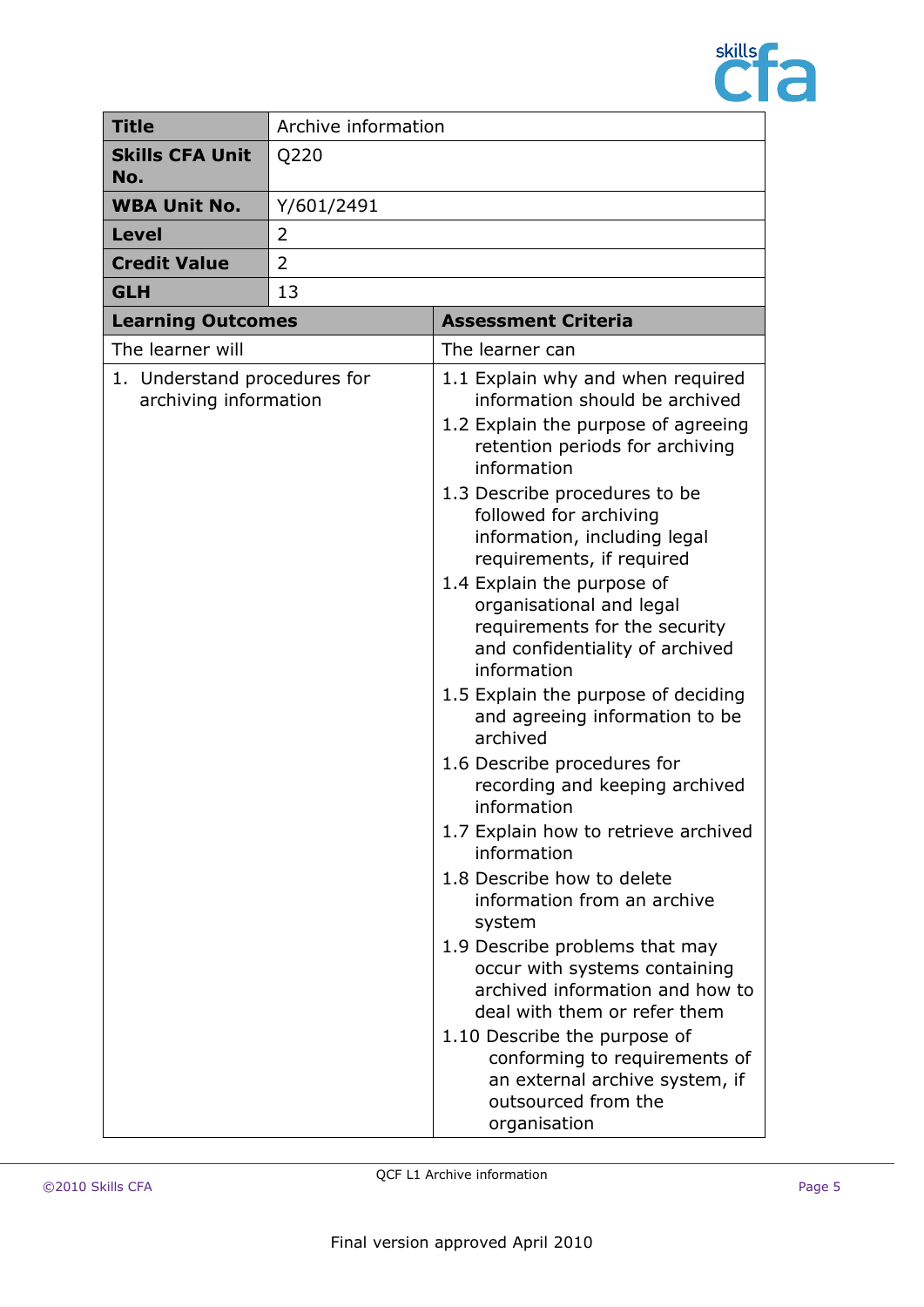

| 2. Be able to archive information | 2.1 Decide and agree the<br>information to be archived,<br>retrieved and deleted                                     |
|-----------------------------------|----------------------------------------------------------------------------------------------------------------------|
|                                   | 2.2 Decide and agree on the<br>retention period for information<br>being archived                                    |
|                                   | 2.3 Follow legal and organisational<br>policies and procedures for<br>security and confidentiality of<br>information |
|                                   | 2.4 Archive information to the<br>agreed brief and timescale                                                         |
|                                   | 2.5 Maintain and update a record of<br>information archived                                                          |
|                                   | 2.6 Resolve or refer problems, if<br>required                                                                        |
|                                   | 2.7 Retrieve archived information<br>on request                                                                      |
|                                   | 2.8 Delete archived information, if<br>required                                                                      |
|                                   | 2.9 Conform to requirements of<br>external archive systems, if<br>outsourced from the<br>organisation                |

| <b>Additional Information about the unit</b>                                                                                                                        |                                                                                                                                                                                                                                            |  |
|---------------------------------------------------------------------------------------------------------------------------------------------------------------------|--------------------------------------------------------------------------------------------------------------------------------------------------------------------------------------------------------------------------------------------|--|
| Unit purpose and $\text{aim}(s)$                                                                                                                                    | This unit is about deciding and<br>agreeing the information to be<br>archived and deleted within a<br>business environment, including,<br>working with external archive<br>systems if this function is<br>outsourced from an organisation. |  |
| Unit expiry date                                                                                                                                                    | 31 December 2013                                                                                                                                                                                                                           |  |
| Details of the relationship between<br>the unit and relevant national<br>occupational standards or other<br>professional standards or curricula<br>(if appropriate) | Skills CFA                                                                                                                                                                                                                                 |  |
| Assessment requirements or<br>quidance specified by a sector or                                                                                                     | Assessment Strategy                                                                                                                                                                                                                        |  |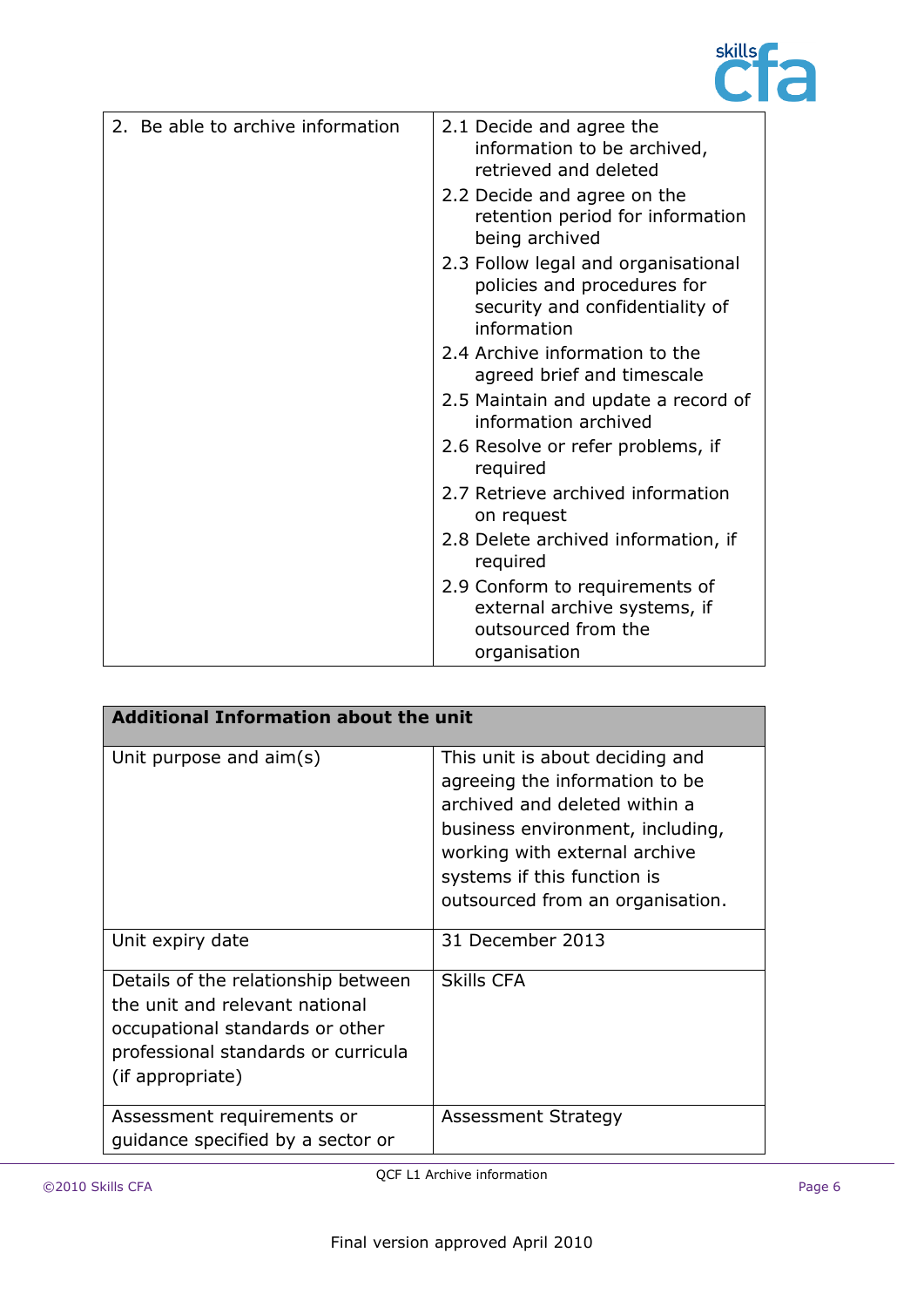

| regulatory body (if appropriate)     |                                  |
|--------------------------------------|----------------------------------|
| Support for the unit from an SSC or  | Skills CFA                       |
| other appropriate body (if required) |                                  |
| Location of the unit within the      | 15. Business, Administration and |
| subject/sector classification system | Law                              |
|                                      | 15.2 Administration              |
| Name of the organisation             | <b>Skills CFA</b>                |
| submitting the unit                  |                                  |
| Availability for use                 | Shared                           |
| Unit available from                  | 1 August 2010                    |
| Unit guided learning hours           | 13                               |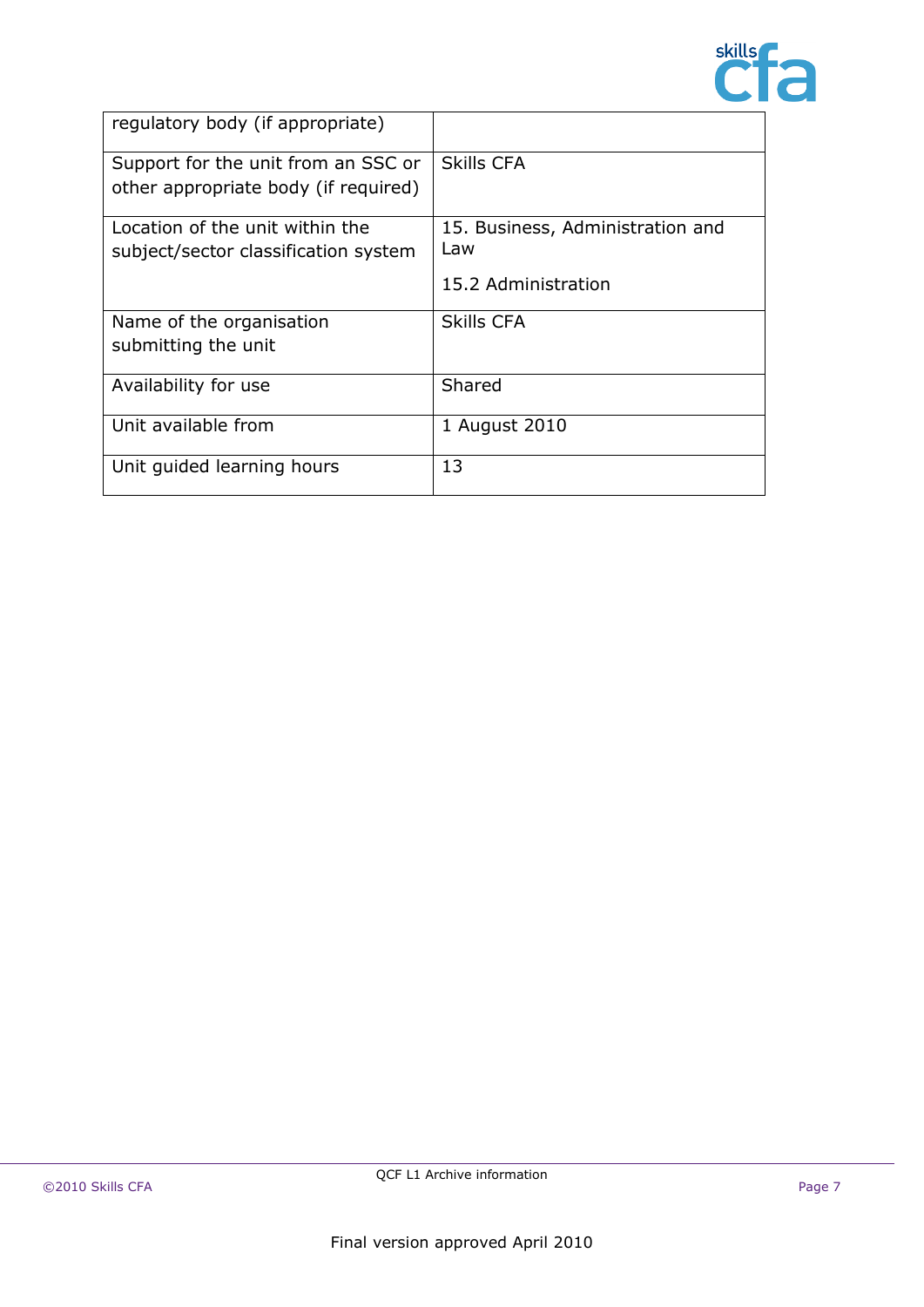

| <b>Title</b>                                                                 | Organise and report data |                                                                                                                                                                                                                                               |
|------------------------------------------------------------------------------|--------------------------|-----------------------------------------------------------------------------------------------------------------------------------------------------------------------------------------------------------------------------------------------|
| <b>Skills CFA Unit</b><br>No.                                                | Q217                     |                                                                                                                                                                                                                                               |
| <b>WBA Unit No.</b>                                                          | R/601/2487               |                                                                                                                                                                                                                                               |
| <b>Level</b>                                                                 | $\overline{2}$           |                                                                                                                                                                                                                                               |
| <b>Credit Value</b>                                                          | 3                        |                                                                                                                                                                                                                                               |
| <b>GLH</b>                                                                   | 12                       |                                                                                                                                                                                                                                               |
| <b>Learning Outcomes</b>                                                     |                          | <b>Assessment Criteria</b>                                                                                                                                                                                                                    |
| The learner will                                                             |                          | The learner can                                                                                                                                                                                                                               |
| 1. Understand how to organise and<br>report data that has been<br>researched |                          | 1.1 Describe different ways of<br>organising data that has been<br>researched<br>1.2 Describe different ways of<br>reporting data<br>1.3 Describe the purpose of<br>presenting data to the agreed<br>format and within the agree<br>timescale |
| 2. Be able to organise data                                                  |                          | 2.1 Organise data so that it can be<br>reported<br>2.2 Check the accuracy of the data,<br>and make adjustments, if<br>required<br>2.3 Obtain feedback on data<br>collected, if required                                                       |
| 3. Be able to report data                                                    |                          | 3.1 Present data in agreed format<br>3.2 Present data to agreed<br>timescale                                                                                                                                                                  |

| Additional Information about the unit                                                                                                                               |                                                                                             |  |
|---------------------------------------------------------------------------------------------------------------------------------------------------------------------|---------------------------------------------------------------------------------------------|--|
| Unit purpose and aim(s)                                                                                                                                             | This unit is about organising and<br>reporting data to the agreed format<br>and timescales. |  |
| Unit expiry date                                                                                                                                                    | 31 December 2013                                                                            |  |
| Details of the relationship between<br>the unit and relevant national<br>occupational standards or other<br>professional standards or curricula<br>(if appropriate) | <b>Skills CFA</b>                                                                           |  |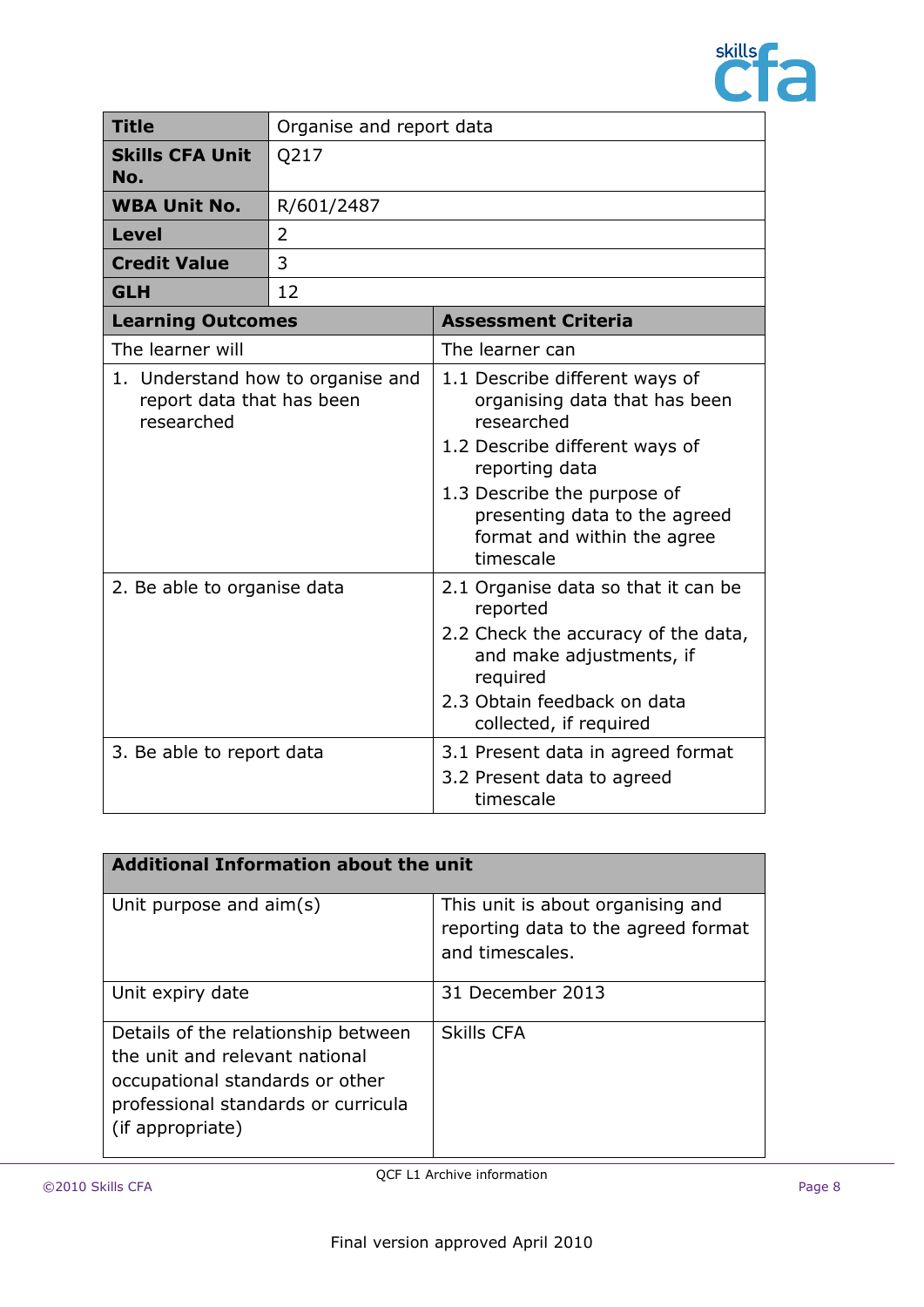

| Assessment requirements or<br>quidance specified by a sector or<br>regulatory body (if appropriate) | <b>Assessment Strategy</b>                                     |
|-----------------------------------------------------------------------------------------------------|----------------------------------------------------------------|
| Support for the unit from an SSC or<br>other appropriate body (if required)                         | <b>Skills CFA</b>                                              |
| Location of the unit within the<br>subject/sector classification system                             | 15. Business, Administration and<br>Law<br>15.2 Administration |
| Name of the organisation<br>submitting the unit                                                     | <b>Skills CFA</b>                                              |
| Availability for use                                                                                | Shared                                                         |
| Unit available from                                                                                 | 1 August 2010                                                  |
| Unit guided learning hours                                                                          | 9                                                              |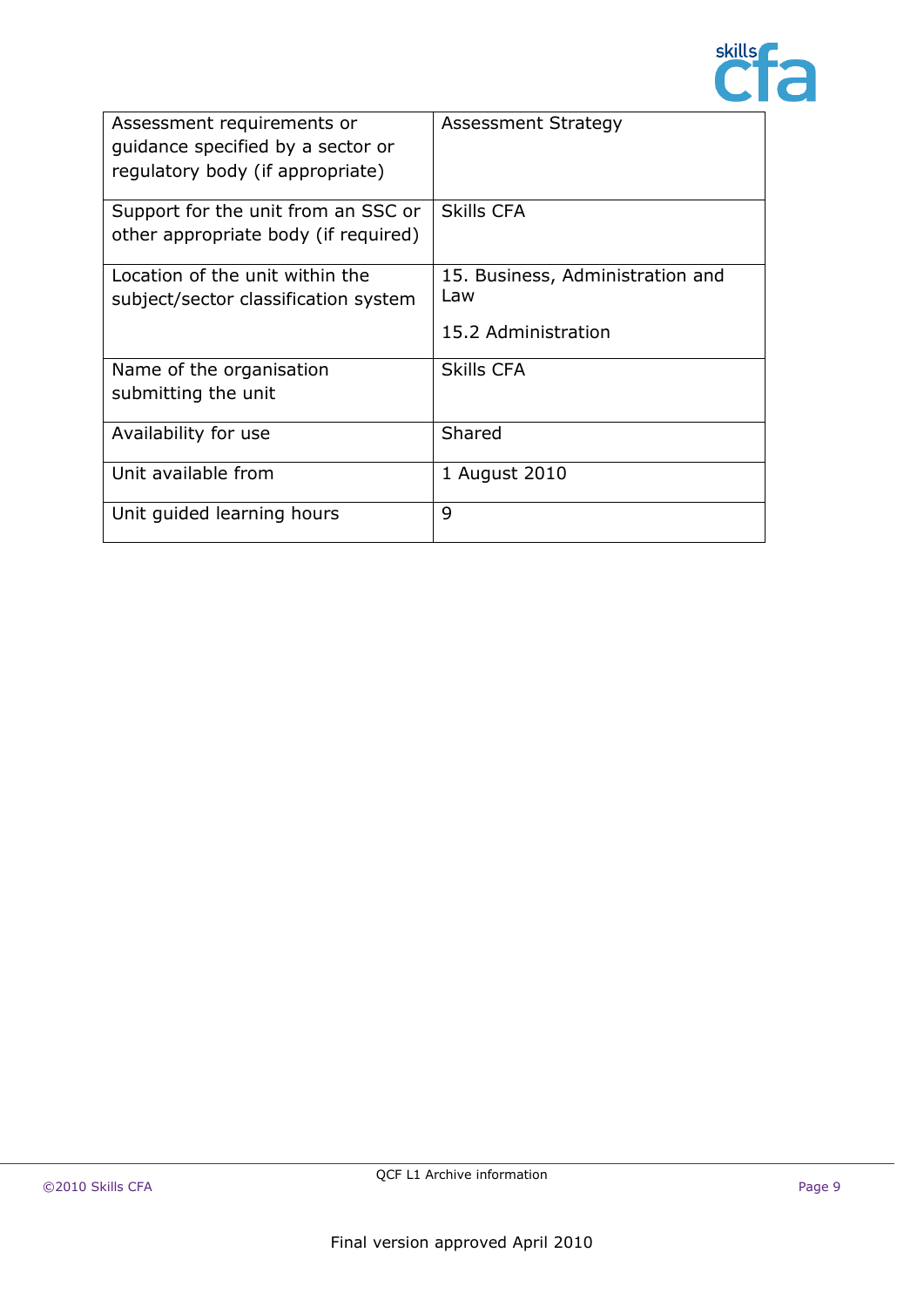

| <b>Title</b>                                            | Research information |                                                                                                                                                                                                                                                                                                                                                                               |
|---------------------------------------------------------|----------------------|-------------------------------------------------------------------------------------------------------------------------------------------------------------------------------------------------------------------------------------------------------------------------------------------------------------------------------------------------------------------------------|
| <b>Skills CFA Unit</b><br>No.                           | Q218                 |                                                                                                                                                                                                                                                                                                                                                                               |
| <b>WBA Unit No.</b>                                     | Y/601/2488           |                                                                                                                                                                                                                                                                                                                                                                               |
| <b>Level</b>                                            | 2                    |                                                                                                                                                                                                                                                                                                                                                                               |
| <b>Credit Value</b>                                     | $\overline{4}$       |                                                                                                                                                                                                                                                                                                                                                                               |
| <b>GLH</b>                                              | 17                   |                                                                                                                                                                                                                                                                                                                                                                               |
| <b>Learning Outcomes</b>                                |                      | <b>Assessment Criteria</b>                                                                                                                                                                                                                                                                                                                                                    |
| The learner will                                        |                      | The learner can                                                                                                                                                                                                                                                                                                                                                               |
| 1. Understand procedures for<br>researching information |                      | 1.1 Give reasons for agreeing<br>objectives and deadlines for<br>researching information<br>1.2 Give reasons for identifying and<br>agreeing sources of information<br>1.3 Explain the purpose of recording<br>and storing information<br>researched                                                                                                                          |
| 2. Be able to research information<br>for others        |                      | 2.1 Agree aims, objectives and<br>deadlines for the information<br>search<br>2.2 Identify sources of information<br>2.3 Search for and obtain data<br>2.4 Check that data is suitable for<br>the purpose of the research<br>2.5 Record the data and store it<br>securely<br>2.6 Make a record of information<br>sources used<br>2.7 Meet deadlines for completing<br>research |

| <b>Additional Information about the unit</b>                                                             |                                                                                                                       |  |
|----------------------------------------------------------------------------------------------------------|-----------------------------------------------------------------------------------------------------------------------|--|
| Unit purpose and aim(s)                                                                                  | This unit is about organising<br>suitable data that has been<br>researched using different sources<br>of information. |  |
| Unit expiry date                                                                                         | 31 December 2013                                                                                                      |  |
| Details of the relationship between<br>the unit and relevant national<br>occupational standards or other | <b>Skills CFA</b>                                                                                                     |  |

QCF L1 Archive information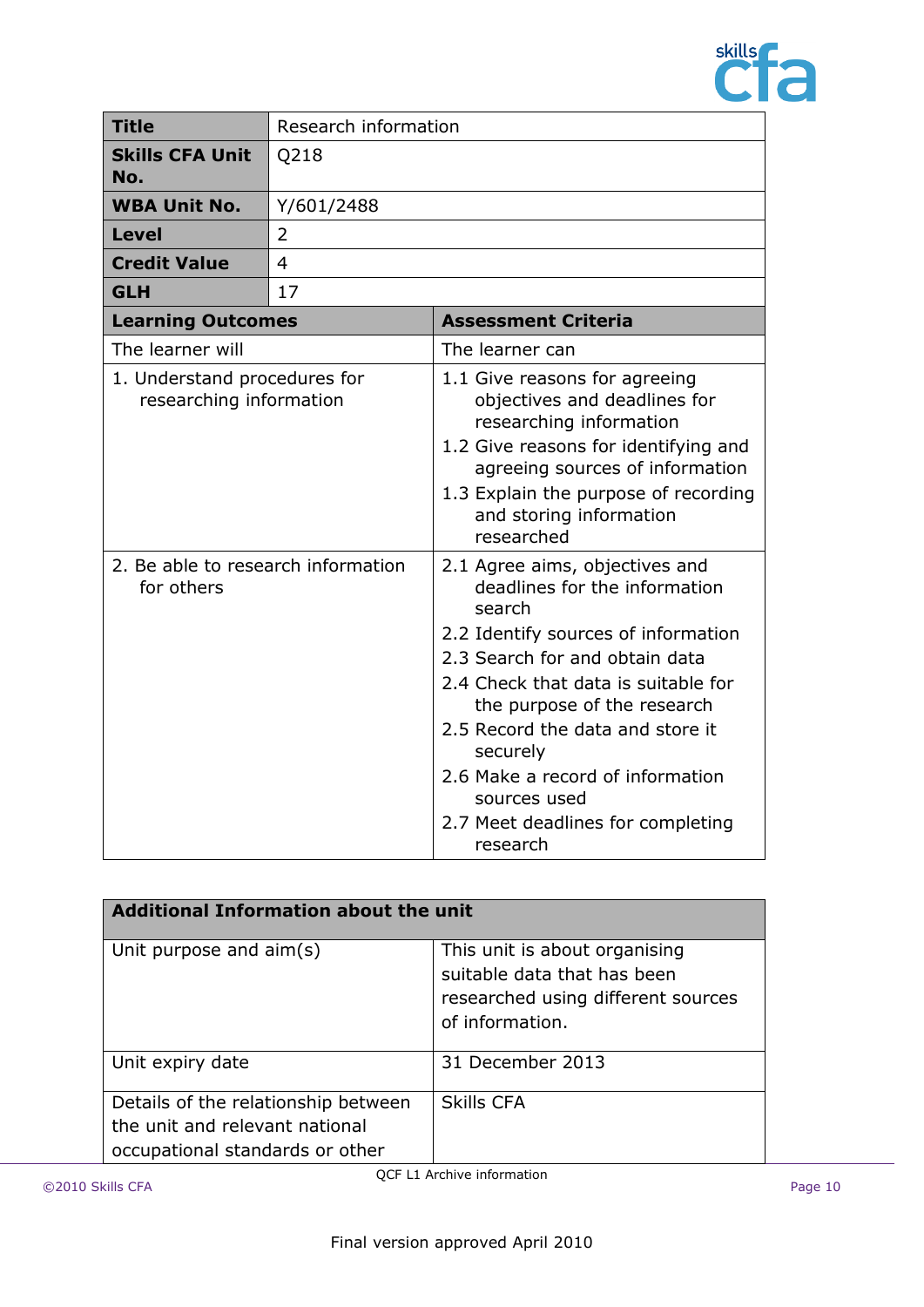

| professional standards or curricula<br>(if appropriate)                                             |                                                                 |
|-----------------------------------------------------------------------------------------------------|-----------------------------------------------------------------|
| Assessment requirements or<br>guidance specified by a sector or<br>regulatory body (if appropriate) | Assessment Strategy                                             |
| Support for the unit from an SSC or<br>other appropriate body (if required)                         | <b>Skills CFA</b>                                               |
| Location of the unit within the<br>subject/sector classification system                             | 15. Business, Administration and<br>l aw<br>15.2 Administration |
| Name of the organisation<br>submitting the unit                                                     | <b>Skills CFA</b>                                               |
| Availability for use                                                                                | Shared                                                          |
| Unit available from                                                                                 | 1 August 2010                                                   |
| Unit guided learning hours                                                                          | 17                                                              |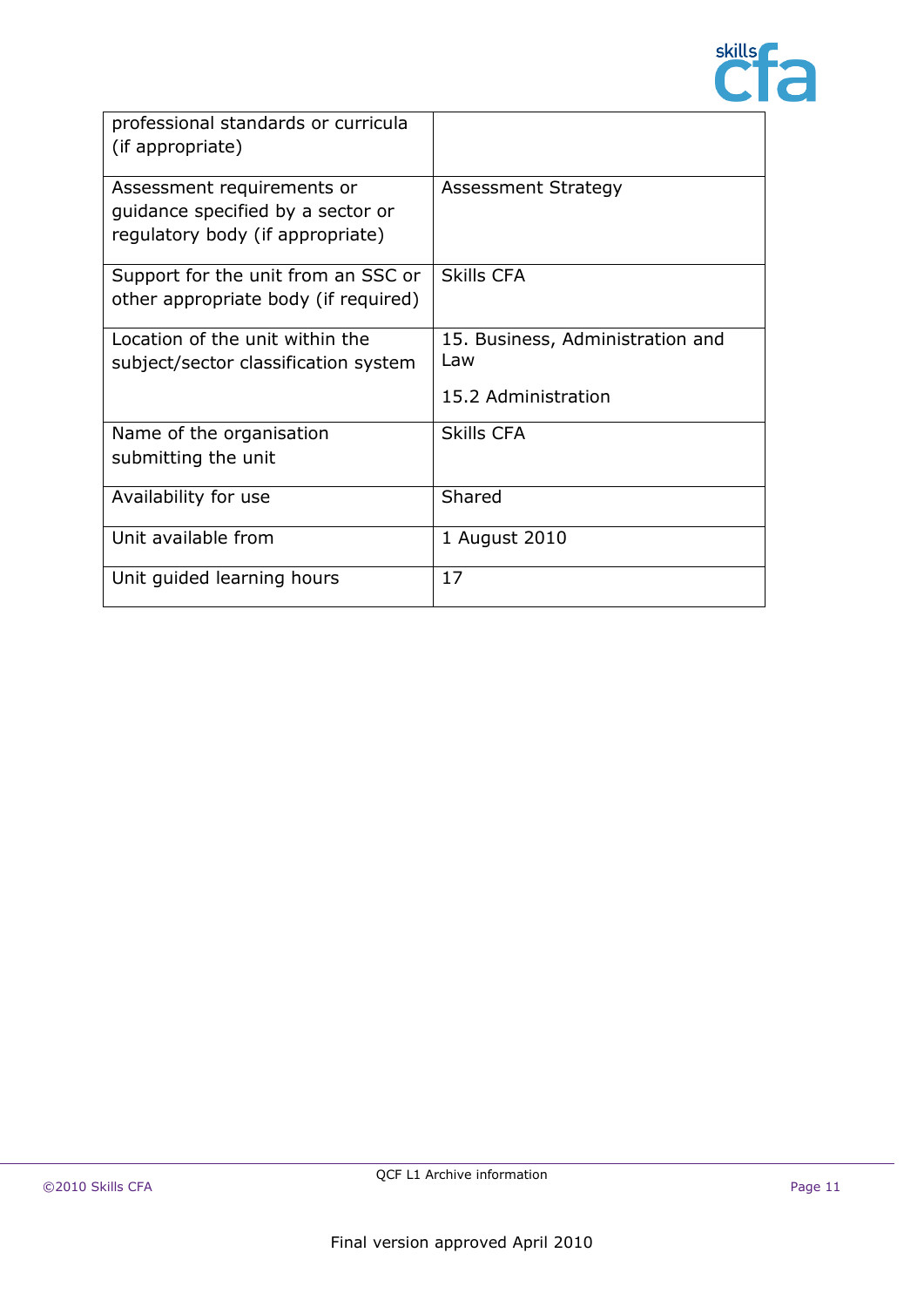

| <b>Title</b>                                                                        | Store and retrieve information |                                                                                                                                                                                                                                                                                                                                                                                                                                                                                                                                                                                                                                                                                                                                                                                            |
|-------------------------------------------------------------------------------------|--------------------------------|--------------------------------------------------------------------------------------------------------------------------------------------------------------------------------------------------------------------------------------------------------------------------------------------------------------------------------------------------------------------------------------------------------------------------------------------------------------------------------------------------------------------------------------------------------------------------------------------------------------------------------------------------------------------------------------------------------------------------------------------------------------------------------------------|
| <b>Skills CFA Unit</b><br>No.                                                       | Q219                           |                                                                                                                                                                                                                                                                                                                                                                                                                                                                                                                                                                                                                                                                                                                                                                                            |
| <b>WBA Unit No.</b>                                                                 | R/601/2490                     |                                                                                                                                                                                                                                                                                                                                                                                                                                                                                                                                                                                                                                                                                                                                                                                            |
| <b>Level</b>                                                                        | 2                              |                                                                                                                                                                                                                                                                                                                                                                                                                                                                                                                                                                                                                                                                                                                                                                                            |
| <b>Credit Value</b>                                                                 | 3                              |                                                                                                                                                                                                                                                                                                                                                                                                                                                                                                                                                                                                                                                                                                                                                                                            |
| <b>GLH</b>                                                                          | 17                             |                                                                                                                                                                                                                                                                                                                                                                                                                                                                                                                                                                                                                                                                                                                                                                                            |
| <b>Learning Outcomes</b>                                                            |                                | <b>Assessment Criteria</b>                                                                                                                                                                                                                                                                                                                                                                                                                                                                                                                                                                                                                                                                                                                                                                 |
| The learner will                                                                    |                                | The learner can                                                                                                                                                                                                                                                                                                                                                                                                                                                                                                                                                                                                                                                                                                                                                                            |
| 1. Understand processes and<br>procedures for storing and<br>retrieving information |                                | 1.1 Explain the purpose of storing<br>and retrieving required<br>information<br>1.2 Describe different information<br>systems and their main features<br>1.3 Explain the purpose of legal and<br>organisational requirements for<br>the security and confidentiality<br>of information<br>1.4 Explain the purpose of<br>confirming information to be<br>stored and retrieved<br>1.5 Describe ways of checking<br>information for accuracy<br>1.6 Explain the purpose of checking<br>information for accuracy<br>1.7 Explain the purpose of providing<br>information to agreed format<br>and timescales<br>1.8 Describe the types of<br>information that may be deleted<br>1.9 Describe problems that may<br>occur with information systems<br>and how to deal with them,<br>when necessary |
| 2. Be able to store information                                                     |                                | 2.1 Identify, confirm and collect<br>information to be stored<br>2.2 Follow legal and organisational<br>procedures for security and<br>confidentiality of information to<br>be stored<br>2.3 Store information in approved<br>locations<br>2.4 Check and update stored                                                                                                                                                                                                                                                                                                                                                                                                                                                                                                                     |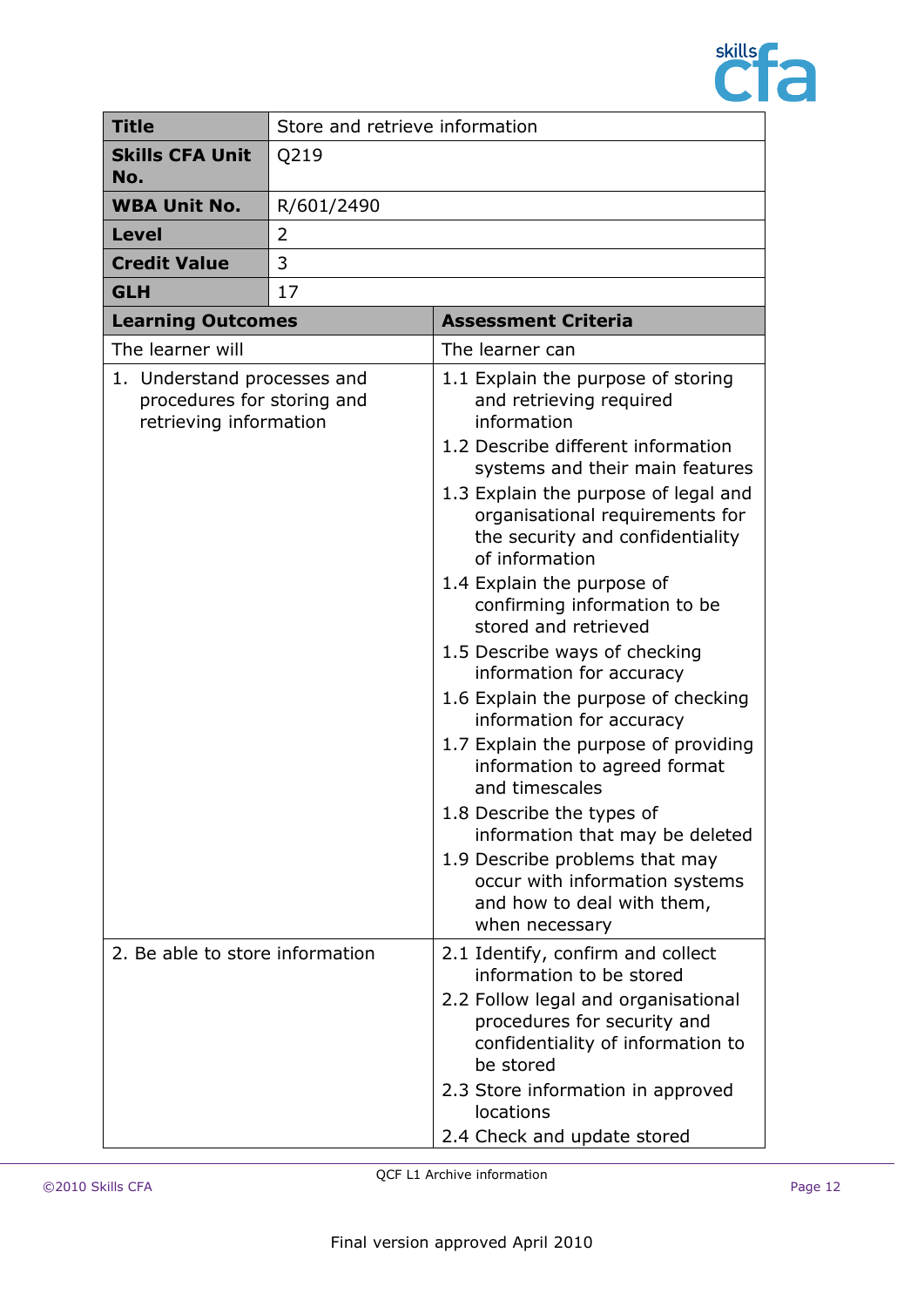

|                                    | information, if required                                                                             |
|------------------------------------|------------------------------------------------------------------------------------------------------|
|                                    | 2.5 Delete stored information, if<br>required                                                        |
|                                    | 2.6 Deal with, or refer problems, if<br>required                                                     |
| 3. Be able to retrieve information | 3.1 Confirm and identify information<br>to be retrieved                                              |
|                                    | 3.2 Follow legal and organisational<br>procedures for security and<br>confidentiality of information |
|                                    | 3.3 Locate and retrieve the required<br>information                                                  |
|                                    | 3.4 Check and update information,<br>if required                                                     |
|                                    | 3.5 Provide information in the<br>agreed format and timescale                                        |
|                                    | 3.6 Deal with, or refer problems if<br>required                                                      |

| <b>Additional Information about the unit</b>                                                                                                                        |                                                                                                                                      |
|---------------------------------------------------------------------------------------------------------------------------------------------------------------------|--------------------------------------------------------------------------------------------------------------------------------------|
| Unit purpose and aim(s)                                                                                                                                             | This unit is about storing and<br>retrieving information securely and<br>within confidentiality requirements<br>of the organisation. |
| Unit expiry date                                                                                                                                                    | 31 December 2013                                                                                                                     |
| Details of the relationship between<br>the unit and relevant national<br>occupational standards or other<br>professional standards or curricula<br>(if appropriate) | <b>Skills CFA</b>                                                                                                                    |
| Assessment requirements or<br>guidance specified by a sector or<br>regulatory body (if appropriate)                                                                 | <b>Assessment Strategy</b>                                                                                                           |
| Support for the unit from an SSC or<br>other appropriate body (if required)                                                                                         | <b>Skills CFA</b>                                                                                                                    |
| Location of the unit within the<br>subject/sector classification system                                                                                             | 15. Business, Administration and<br>Law<br>15.2 Administration                                                                       |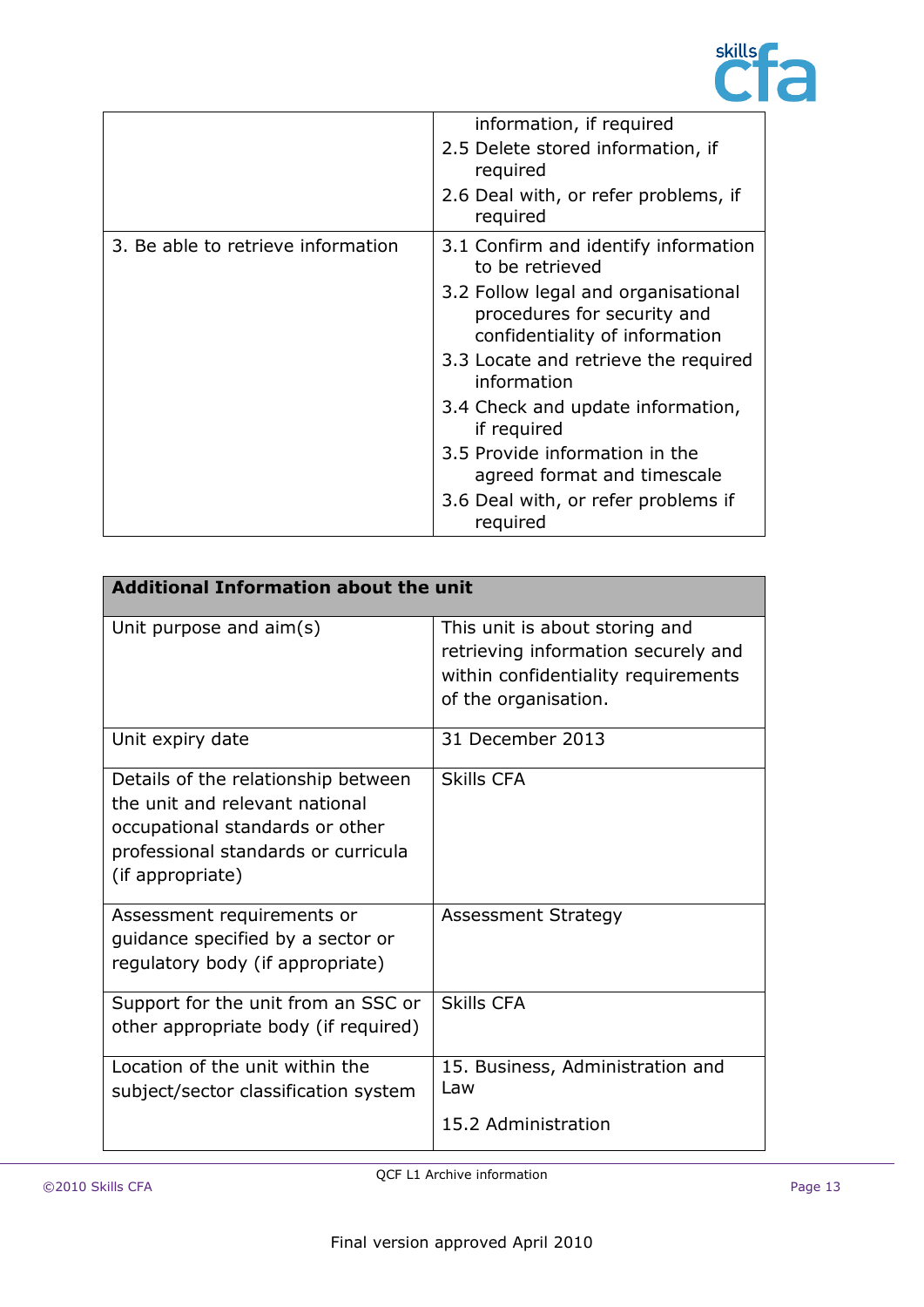

| Name of the organisation<br>submitting the unit | <b>Skills CFA</b> |
|-------------------------------------------------|-------------------|
| Availability for use                            | Shared            |
| Unit available from                             | 1 August 2010     |
| Unit guided learning hours                      |                   |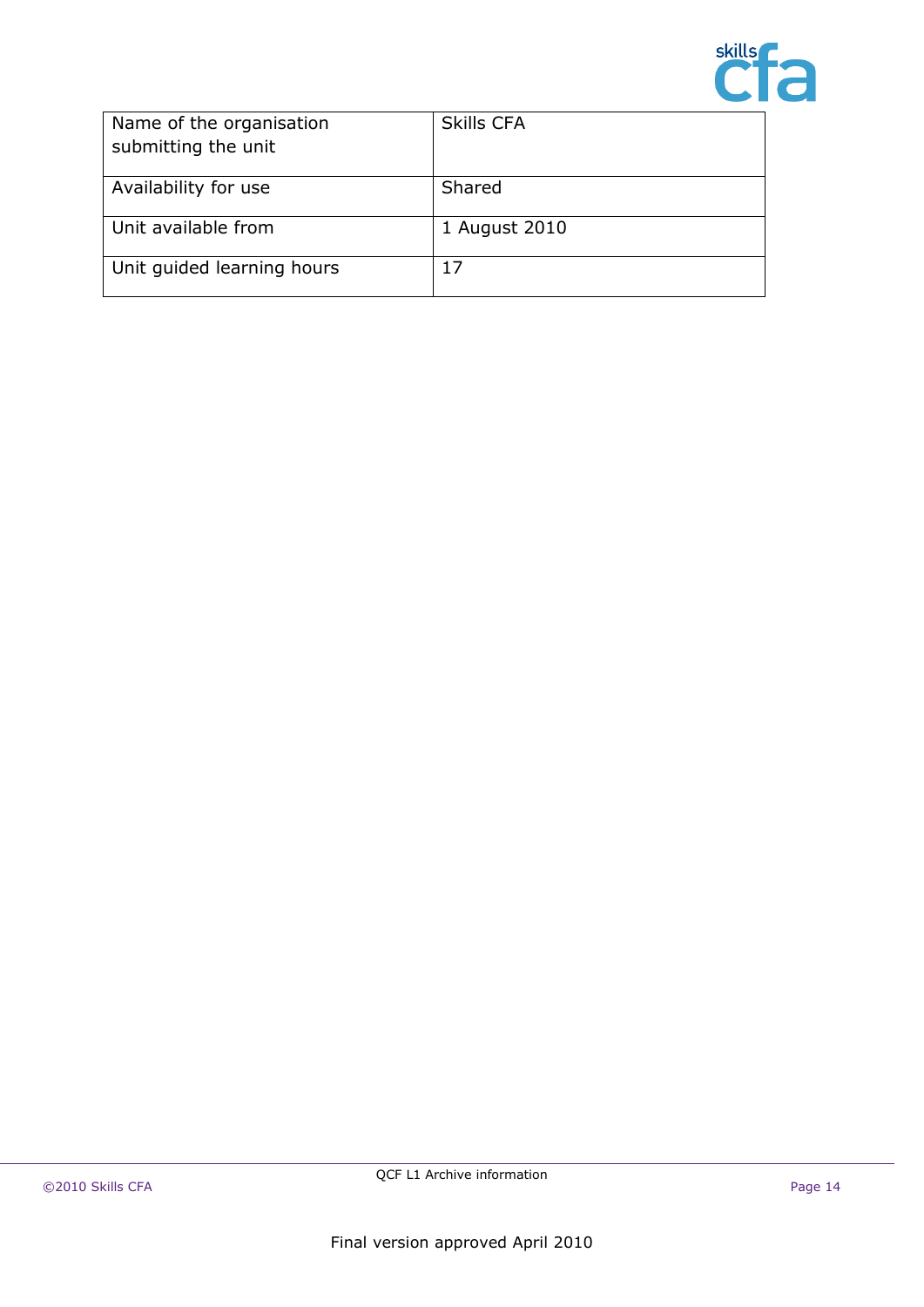

| <b>Title</b>                               | information system                                                  | Support the management and development of an                                                                                                                                                                                                                                                                                                                                                                                                                                                                                                                                                                                                                                                                                                                           |
|--------------------------------------------|---------------------------------------------------------------------|------------------------------------------------------------------------------------------------------------------------------------------------------------------------------------------------------------------------------------------------------------------------------------------------------------------------------------------------------------------------------------------------------------------------------------------------------------------------------------------------------------------------------------------------------------------------------------------------------------------------------------------------------------------------------------------------------------------------------------------------------------------------|
| <b>Skills CFA Unit</b><br>No.              | Q228                                                                |                                                                                                                                                                                                                                                                                                                                                                                                                                                                                                                                                                                                                                                                                                                                                                        |
| <b>WBA Unit No.</b>                        | J/601/2518                                                          |                                                                                                                                                                                                                                                                                                                                                                                                                                                                                                                                                                                                                                                                                                                                                                        |
| <b>Level</b>                               | 2                                                                   |                                                                                                                                                                                                                                                                                                                                                                                                                                                                                                                                                                                                                                                                                                                                                                        |
| <b>Credit Value</b>                        | $\overline{7}$                                                      |                                                                                                                                                                                                                                                                                                                                                                                                                                                                                                                                                                                                                                                                                                                                                                        |
| <b>GLH</b>                                 | 40                                                                  |                                                                                                                                                                                                                                                                                                                                                                                                                                                                                                                                                                                                                                                                                                                                                                        |
| <b>Learning Outcomes</b>                   |                                                                     | <b>Assessment Criteria</b>                                                                                                                                                                                                                                                                                                                                                                                                                                                                                                                                                                                                                                                                                                                                             |
| The learner will                           |                                                                     | The learner can                                                                                                                                                                                                                                                                                                                                                                                                                                                                                                                                                                                                                                                                                                                                                        |
| the management of an<br>information system | 1. Understand how to contribute to                                  | 1.1 Explain the purpose of<br>managing information to meet<br>requirements<br>1.2 Explain the purpose and value<br>of supporting training for users<br>and giving or requesting on-<br>going support<br>1.3 Explain the purpose of<br>complying with legal and<br>organisation requirements when<br>using an information system<br>1.4 Explain the purpose of<br>contributing to the monitoring of<br>an information system in use<br>1.5 Explain the purpose of<br>contributing to the maintenance<br>and updating of an information<br>system<br>1.6 Describe ways of contributing to<br>the maintenance and updating<br>of an information system<br>1.7 Describe the types of problems<br>that may occur with an<br>information system and how to<br>deal with them |
| the review and further<br>system           | 2. Understand how to contribute to<br>development of an information | 2.1 Explain the purpose and value<br>of contributing to the continuous<br>improvement of an information<br>system<br>2.2 Explain how to identify<br>problems in an information<br>system and report them<br>2.3 Describe ways of contributing to<br>the resolution of problems in an                                                                                                                                                                                                                                                                                                                                                                                                                                                                                   |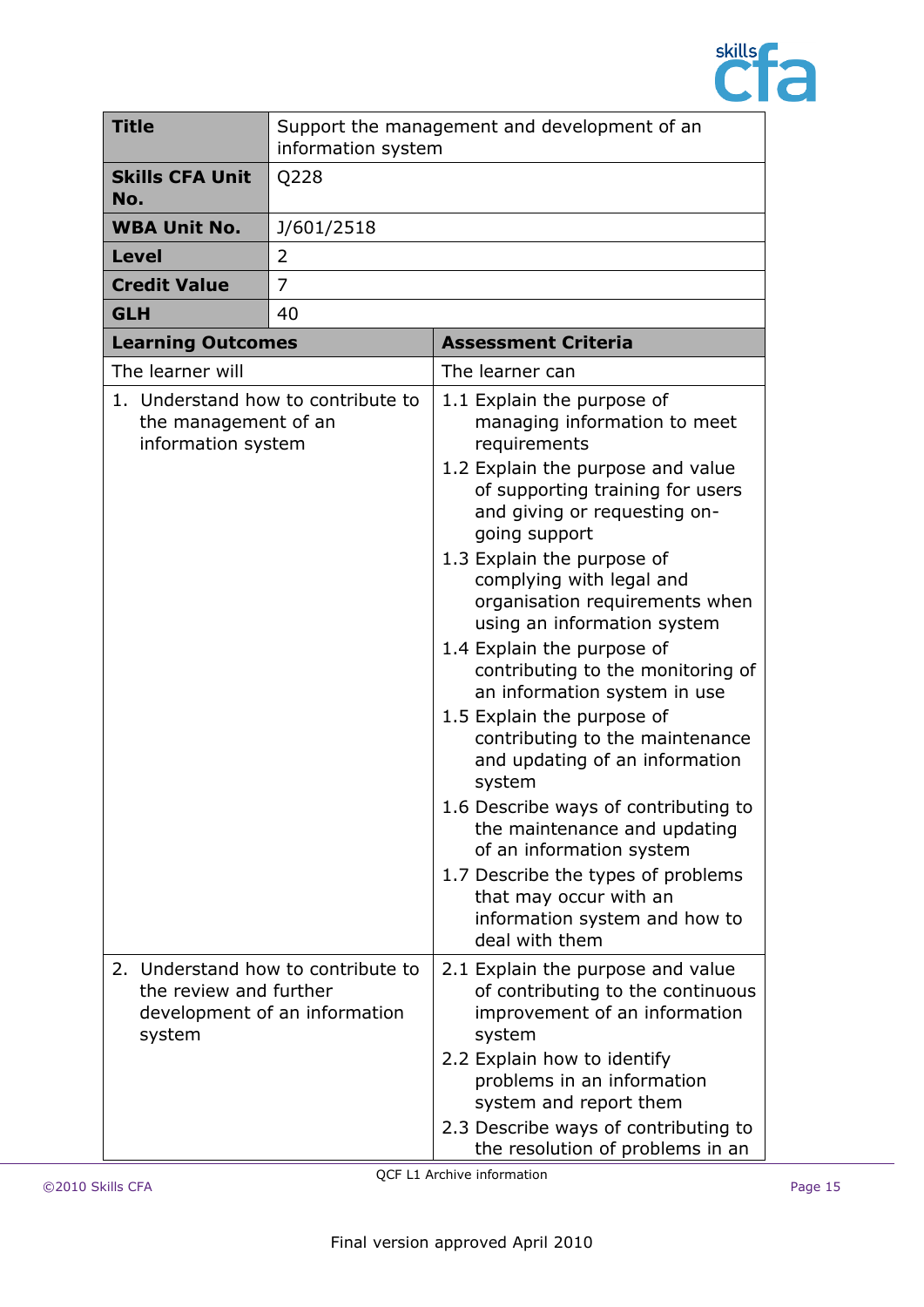

|    |                                                                           | information system                                                                                    |
|----|---------------------------------------------------------------------------|-------------------------------------------------------------------------------------------------------|
| 3. | Be able to contribute to the<br>management of an information<br>system    | 3.1 Contribute to training on the<br>use of an information system                                     |
|    |                                                                           | 3.2 Contribute to supporting users,<br>if required                                                    |
|    |                                                                           | 3.3 Monitor own use of an<br>information system                                                       |
|    |                                                                           | 3.4 Confirm legal and organisational<br>requirements for handling<br>information are followed         |
|    |                                                                           | 3.5 Make sure a system is<br>maintained and updated, within<br>limits of own authority                |
|    | 3.6 Identify and report problems<br>when they occur                       |                                                                                                       |
|    |                                                                           | 3.7 Resolve problems within limits<br>of own authority                                                |
|    | 4. Be able to contribute to the<br>evaluation of an information<br>system | 4.1 Provide feedback on<br>performance of an information<br>system                                    |
|    |                                                                           | 4.2 Contribute to the evaluation of<br>feedback and prioritising of<br>development needs, if required |
|    |                                                                           | 4.3 Contribute information to enable<br>further system development                                    |

| <b>Additional Information about the unit</b>                                                                                                                        |                                                                                                                                                      |
|---------------------------------------------------------------------------------------------------------------------------------------------------------------------|------------------------------------------------------------------------------------------------------------------------------------------------------|
| Unit purpose and aim(s)                                                                                                                                             | This unit is about supporting the<br>management and evaluation of an<br>information system to meet<br>identified needs in a business<br>environment. |
| Unit expiry date                                                                                                                                                    | 31 December 2013                                                                                                                                     |
| Details of the relationship between<br>the unit and relevant national<br>occupational standards or other<br>professional standards or curricula<br>(if appropriate) | <b>Skills CFA</b>                                                                                                                                    |
| Assessment requirements or<br>quidance specified by a sector or<br>regulatory body (if appropriate)                                                                 | <b>Assessment Strategy</b>                                                                                                                           |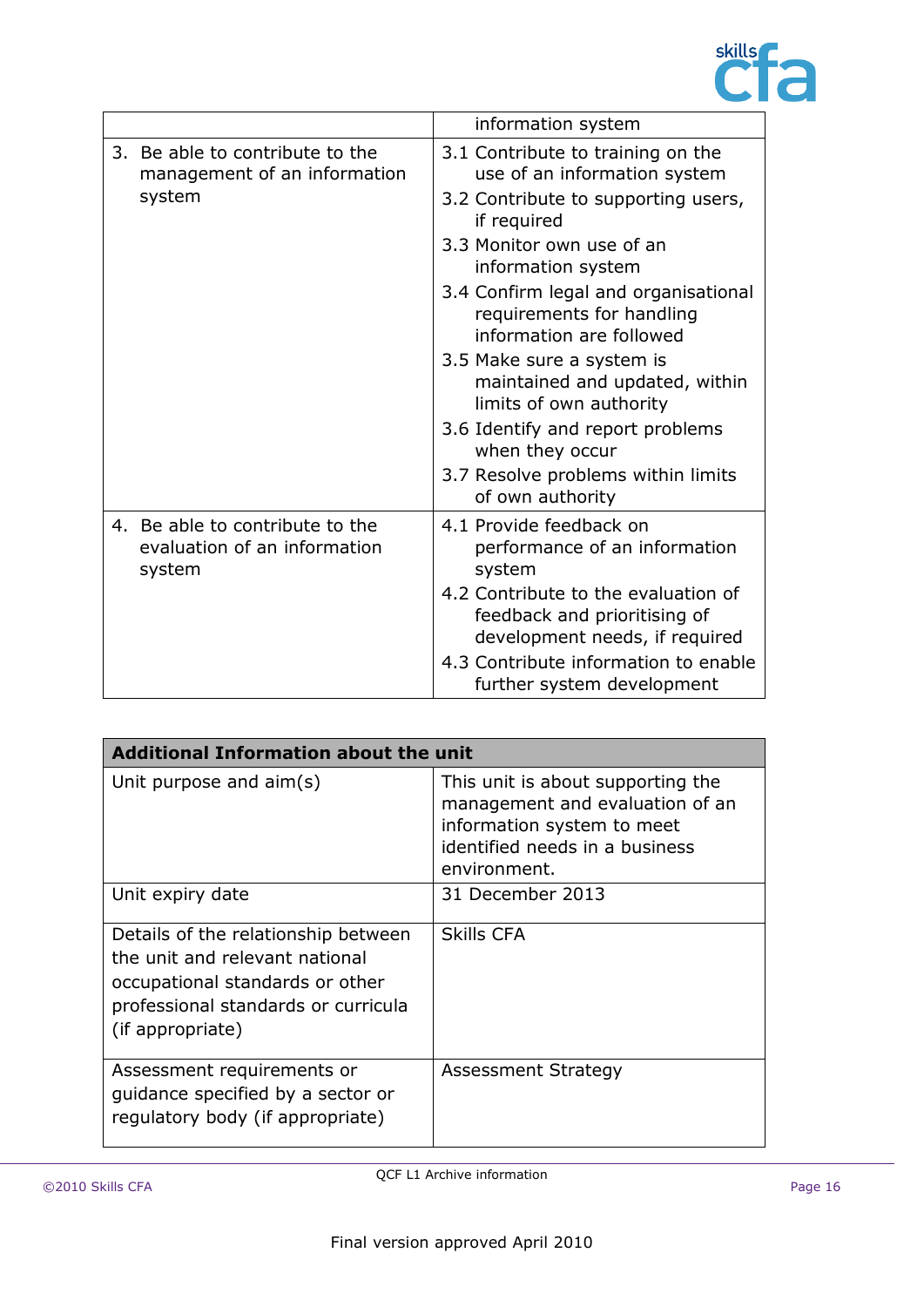

| Support for the unit from an SSC or<br>other appropriate body (if required) | <b>Skills CFA</b>                       |
|-----------------------------------------------------------------------------|-----------------------------------------|
| Location of the unit within the<br>subject/sector classification system     | 15. Business, Administration and<br>Law |
|                                                                             | 15.2 Administration                     |
| Name of the organisation<br>submitting the unit                             | <b>Skills CFA</b>                       |
| Availability for use                                                        | Shared                                  |
| Unit available from                                                         | 1 August 2010                           |
| Unit guided learning hours                                                  | 40                                      |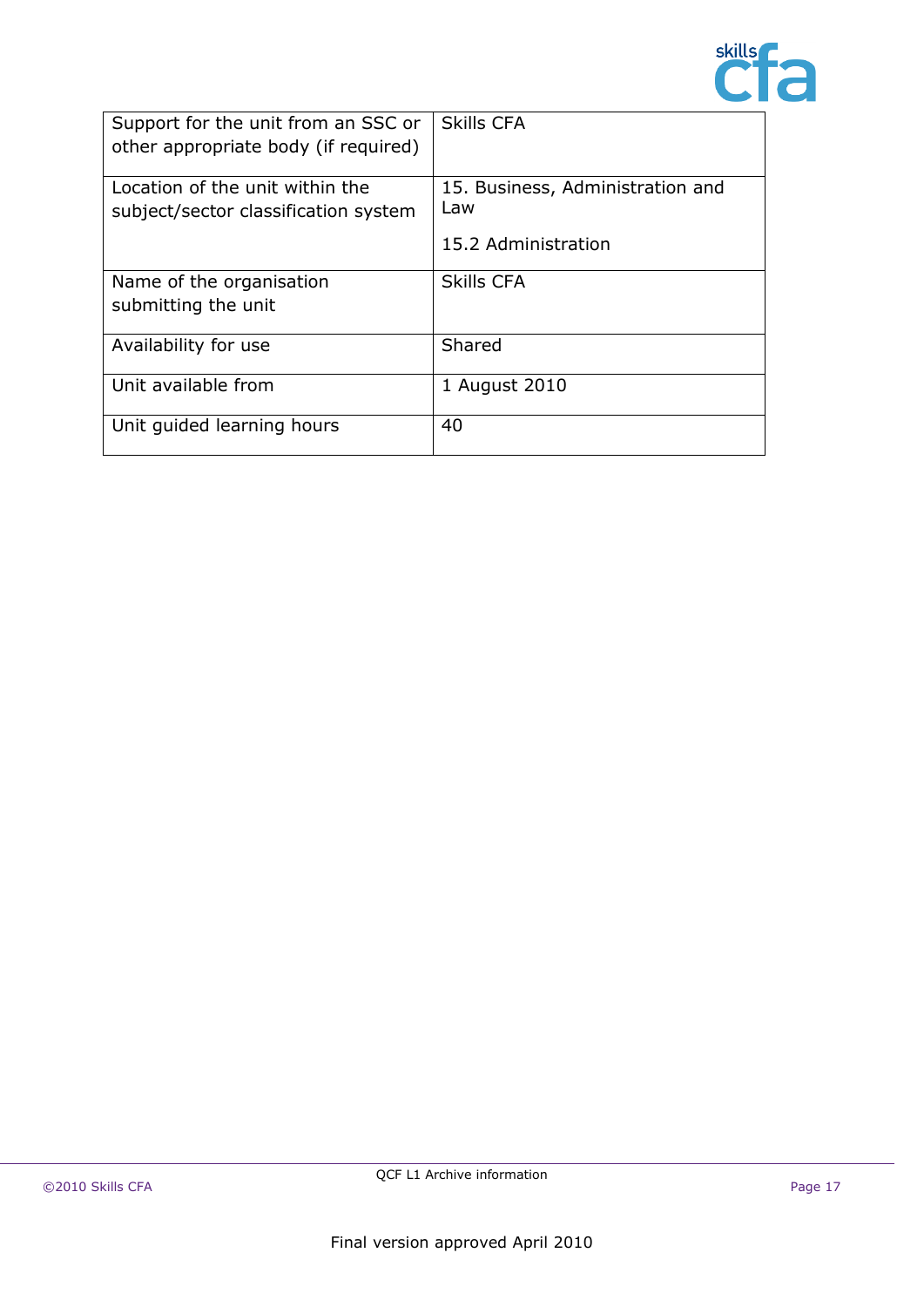

| <b>Title</b>                                                                   | Analyse and report data |                                                                                                                                                                                                                                                                                                                                                                                                                                                                                                                                        |
|--------------------------------------------------------------------------------|-------------------------|----------------------------------------------------------------------------------------------------------------------------------------------------------------------------------------------------------------------------------------------------------------------------------------------------------------------------------------------------------------------------------------------------------------------------------------------------------------------------------------------------------------------------------------|
| <b>Skills CFA Unit</b><br>No.                                                  | Q318                    |                                                                                                                                                                                                                                                                                                                                                                                                                                                                                                                                        |
| <b>WBA Unit No.</b>                                                            | Y/601/2538              |                                                                                                                                                                                                                                                                                                                                                                                                                                                                                                                                        |
| <b>Level</b>                                                                   | 3                       |                                                                                                                                                                                                                                                                                                                                                                                                                                                                                                                                        |
| <b>Credit Value</b>                                                            | 6                       |                                                                                                                                                                                                                                                                                                                                                                                                                                                                                                                                        |
| <b>GLH</b>                                                                     | 30                      |                                                                                                                                                                                                                                                                                                                                                                                                                                                                                                                                        |
| <b>Learning Outcomes</b>                                                       |                         | <b>Assessment Criteria</b>                                                                                                                                                                                                                                                                                                                                                                                                                                                                                                             |
| The learner will                                                               |                         | The learner can                                                                                                                                                                                                                                                                                                                                                                                                                                                                                                                        |
| 1. Understand how to organise and<br>evaluate data that has been<br>researched |                         | 1.1 Describe purpose and benefits<br>of organising data so that it can<br>be analysed<br>1.2 Explain how to evaluate the<br>relevance, validity and reliability<br>of data<br>1.3 Explain how to analyse and<br>prepare researched data so<br>results will be accurate and free<br>from bias<br>1.4 Explain the differences between<br>primary and secondary research<br>methods<br>1.5 Explain the differences between<br>quantitative and qualitative<br>research methods<br>1.6 Describe how to search for<br>relevant data sources |
| 2. Understand how to report data<br>that has been researched                   |                         | 2.1 Describe ways of reporting data<br>so that it<br>a) meets agreed aims and<br>objectives<br>b) is accurate and free from bias                                                                                                                                                                                                                                                                                                                                                                                                       |
| 3. Be able to analyse and evaluate<br>data                                     |                         | 3.1 Organise data so that it can be<br>analysed and reported<br>3.2 Select relevant, valid and<br>reliable data to analyse<br>3.3 Apply analysis and evaluation<br>techniques, as required<br>3.4 Review data to produce<br>accurate, unbiased results and<br>conclusions<br>3.5 Check the accuracy of the<br>analysis, and make                                                                                                                                                                                                       |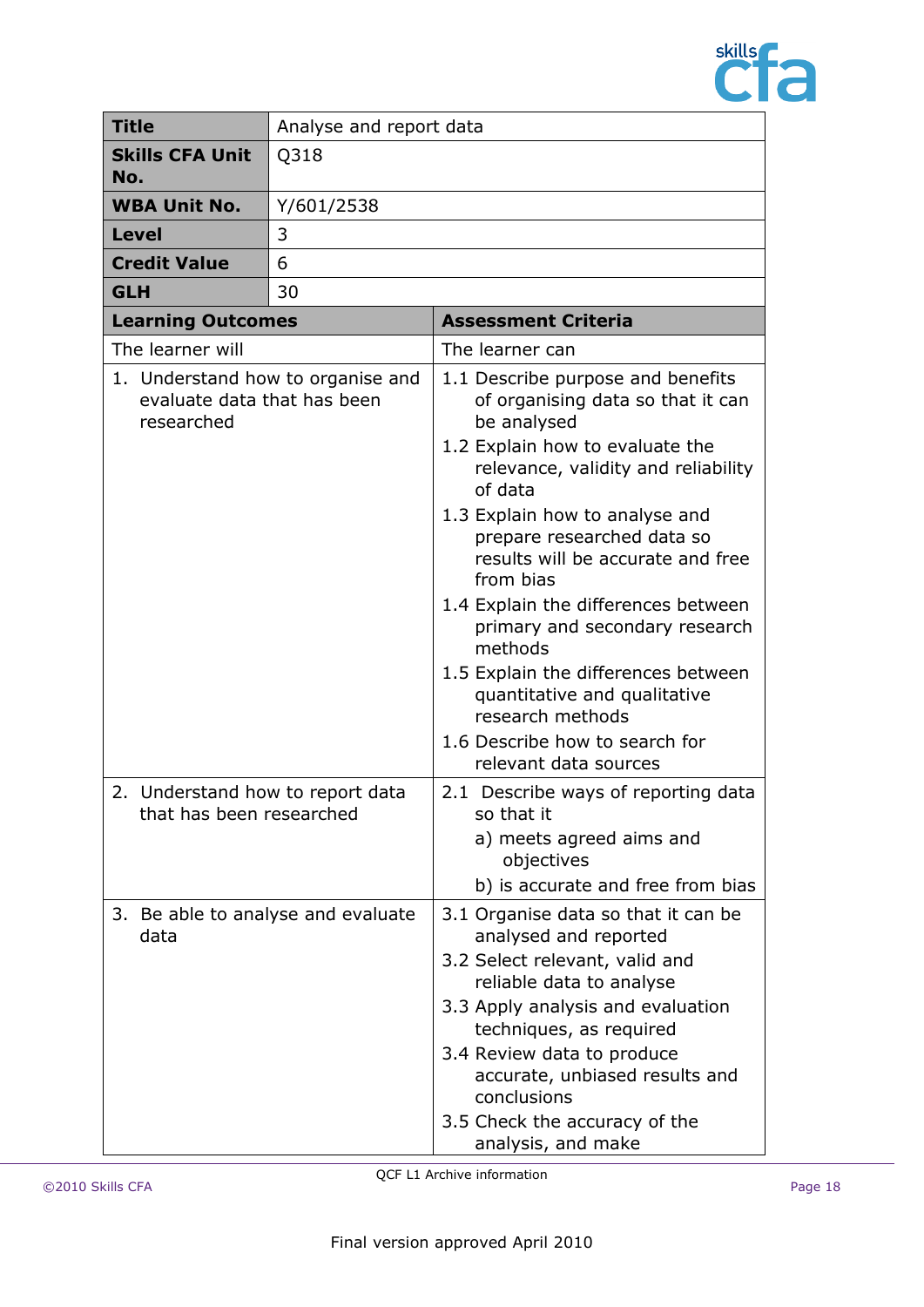

|                           | adjustments, if required                             |
|---------------------------|------------------------------------------------------|
|                           | 3.6 Obtain feedback on data<br>analysis, if required |
| 4. Be able to report data | 4.1 Present data in agreed format                    |
|                           | 4.2 Present data to agreed                           |
|                           | timescale                                            |

| <b>Additional Information about the unit</b>                                                                                                                        |                                                                                                           |
|---------------------------------------------------------------------------------------------------------------------------------------------------------------------|-----------------------------------------------------------------------------------------------------------|
| Unit purpose and aim(s)                                                                                                                                             | This unit is about analysing and<br>reporting data that meets the aims<br>and objectives of the research. |
| Unit expiry date                                                                                                                                                    | 31 December 2013                                                                                          |
| Details of the relationship between<br>the unit and relevant national<br>occupational standards or other<br>professional standards or curricula<br>(if appropriate) | <b>Skills CFA</b>                                                                                         |
| Assessment requirements or<br>quidance specified by a sector or<br>regulatory body (if appropriate)                                                                 | <b>Assessment Strategy</b>                                                                                |
| Support for the unit from an SSC or<br>other appropriate body (if required)                                                                                         | <b>Skills CFA</b>                                                                                         |
| Location of the unit within the<br>subject/sector classification system                                                                                             | 15. Business, Administration and<br>Law<br>15.2 Administration                                            |
| Name of the organisation<br>submitting the unit                                                                                                                     | <b>Skills CFA</b>                                                                                         |
| Availability for use                                                                                                                                                | Shared                                                                                                    |
| Unit available from                                                                                                                                                 | 1 August 2010                                                                                             |
| Unit guided learning hours                                                                                                                                          | 30                                                                                                        |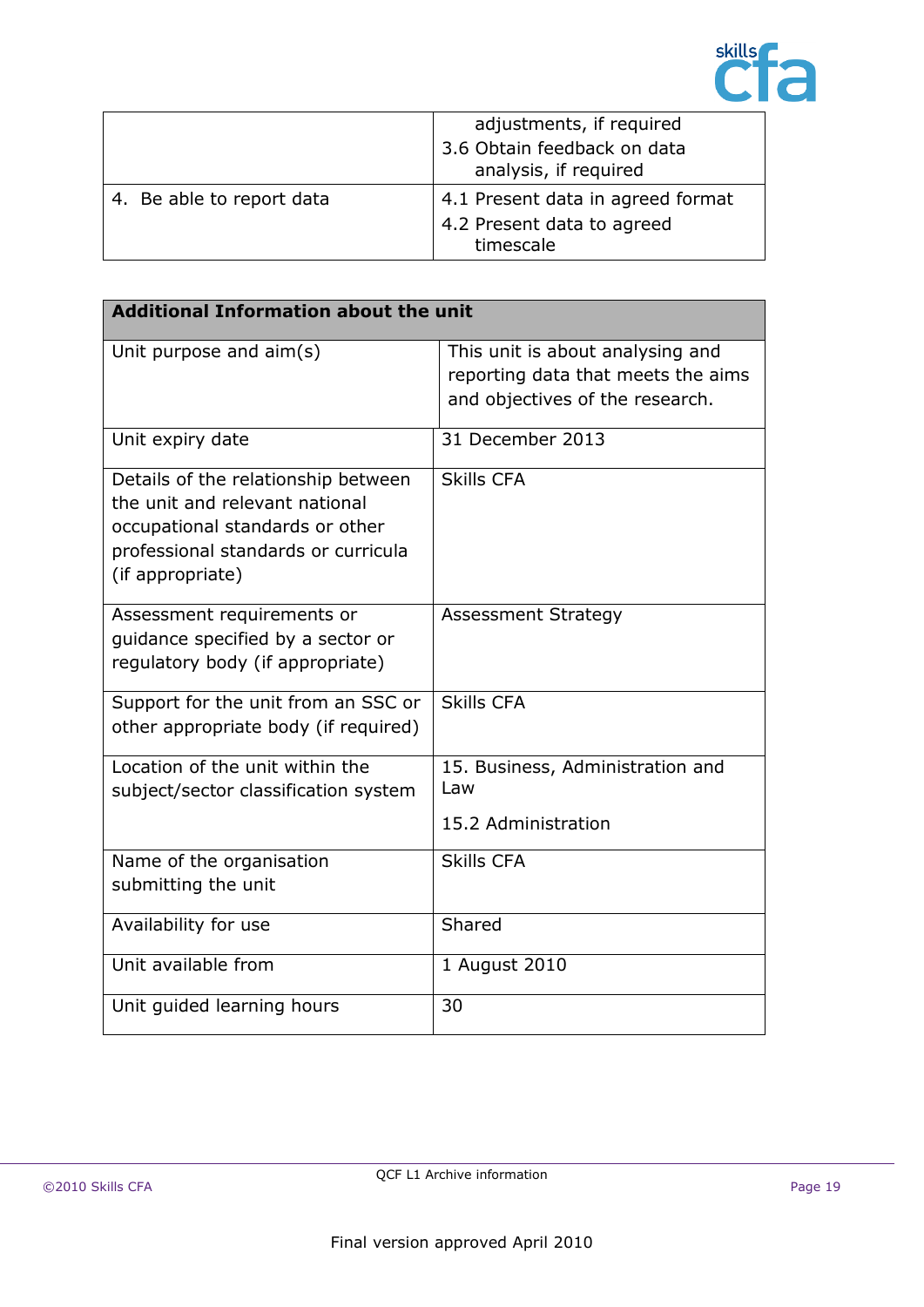

| <b>Title</b>                                          | Monitor information systems    |                                                                                                                                                                                                                                                                                                                                                                                                                                                                                                                                                                                                                                                                                                                                                                                          |
|-------------------------------------------------------|--------------------------------|------------------------------------------------------------------------------------------------------------------------------------------------------------------------------------------------------------------------------------------------------------------------------------------------------------------------------------------------------------------------------------------------------------------------------------------------------------------------------------------------------------------------------------------------------------------------------------------------------------------------------------------------------------------------------------------------------------------------------------------------------------------------------------------|
| <b>Skills CFA Unit</b><br>No.                         | Q317                           |                                                                                                                                                                                                                                                                                                                                                                                                                                                                                                                                                                                                                                                                                                                                                                                          |
| <b>WBA Unit No.</b>                                   | R/601/2537                     |                                                                                                                                                                                                                                                                                                                                                                                                                                                                                                                                                                                                                                                                                                                                                                                          |
| <b>Level</b>                                          | 3                              |                                                                                                                                                                                                                                                                                                                                                                                                                                                                                                                                                                                                                                                                                                                                                                                          |
| <b>Credit Value</b>                                   | 7                              |                                                                                                                                                                                                                                                                                                                                                                                                                                                                                                                                                                                                                                                                                                                                                                                          |
| <b>GLH</b>                                            | 30                             |                                                                                                                                                                                                                                                                                                                                                                                                                                                                                                                                                                                                                                                                                                                                                                                          |
| <b>Learning Outcomes</b>                              |                                | <b>Assessment Criteria</b>                                                                                                                                                                                                                                                                                                                                                                                                                                                                                                                                                                                                                                                                                                                                                               |
| The learner will                                      |                                | The learner can                                                                                                                                                                                                                                                                                                                                                                                                                                                                                                                                                                                                                                                                                                                                                                          |
| 1. Understand how to monitor an<br>information system |                                | 1.1 Explain the purpose and<br>benefits of managing<br>information to meet<br>requirements<br>1.2 Explain the purpose and<br>benefits of providing training<br>and on-going support to users<br>1.3 Explain the purpose of<br>complying with legal and<br>organisational requirements<br>when using an information<br>system<br>1.4 Explain the purpose and<br>benefits of monitoring use of an<br>information system<br>1.5 Describe ways of monitoring use<br>of an information system<br>1.6 Explain the purpose and<br>benefits of maintaining and<br>updating an information system<br>1.7 Describe ways of maintaining<br>and updating an information<br>system<br>1.8 Describe the types of problems<br>that may occur with an<br>information system and how to<br>deal with them |
| 2. Understand how to review and<br>system             | further develop an information | 2.1 Explain the purpose and<br>benefits of continuously<br>improving an information<br>system<br>2.2 Explain how to identify<br>problems in an information<br>system and analyse them<br>2.3 Describe ways of resolving                                                                                                                                                                                                                                                                                                                                                                                                                                                                                                                                                                  |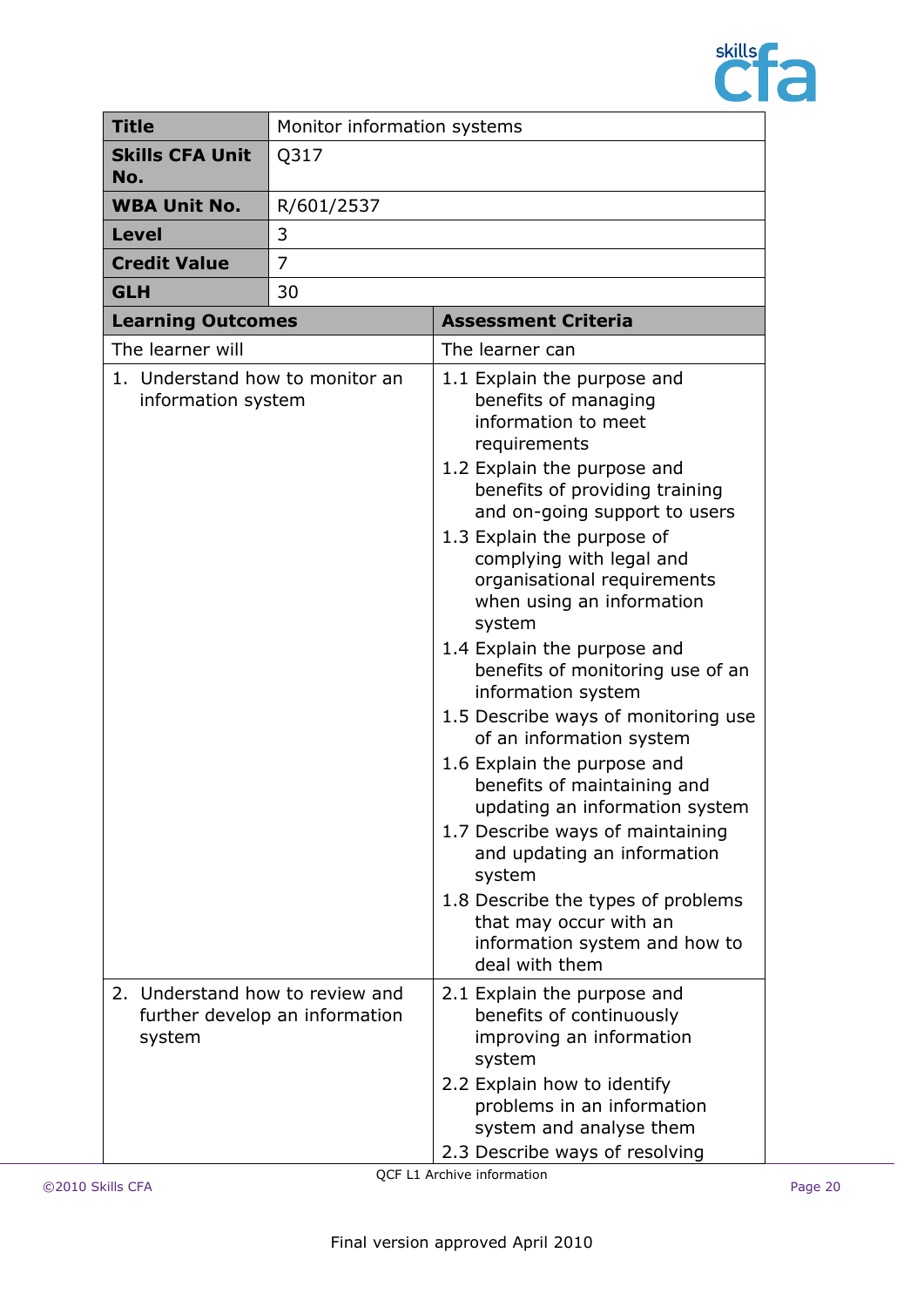

|                                                | problems in an information<br>system                                                               |
|------------------------------------------------|----------------------------------------------------------------------------------------------------|
| 3. Be able to monitor an<br>information system | 3.1 Identify the information to be<br>monitored and the resources<br>available to do so            |
|                                                | 3.2 Contribute to designing a<br>system specification                                              |
|                                                | 3.3 Provide training on the use of<br>an information system                                        |
|                                                | 3.4 Provide on-going support to                                                                    |
|                                                | users                                                                                              |
|                                                | 3.5 Monitor use of an information<br>system                                                        |
|                                                | 3.6 Make sure legal and<br>organisational requirements for<br>handling information are<br>followed |
|                                                | 3.7 Make sure a system is<br>maintained and updated, if<br>required                                |
|                                                | 3.8 Identify, analyse and resolve<br>problems when they occur                                      |
|                                                | 3.9 Collect feedback on<br>performance of an information<br>system                                 |
|                                                | 3.10 Provide information to enable<br>further system development to<br>meet agreed specifications  |

| <b>Additional Information about the unit</b>                                                                                                                        |                                                                                                                                 |  |
|---------------------------------------------------------------------------------------------------------------------------------------------------------------------|---------------------------------------------------------------------------------------------------------------------------------|--|
| Unit purpose and aim(s)                                                                                                                                             | This unit is about monitoring and<br>evaluating an information system to<br>meet identified needs in a business<br>environment. |  |
| Unit expiry date                                                                                                                                                    | 31 December 2013                                                                                                                |  |
| Details of the relationship between<br>the unit and relevant national<br>occupational standards or other<br>professional standards or curricula<br>(if appropriate) | <b>Skills CFA</b>                                                                                                               |  |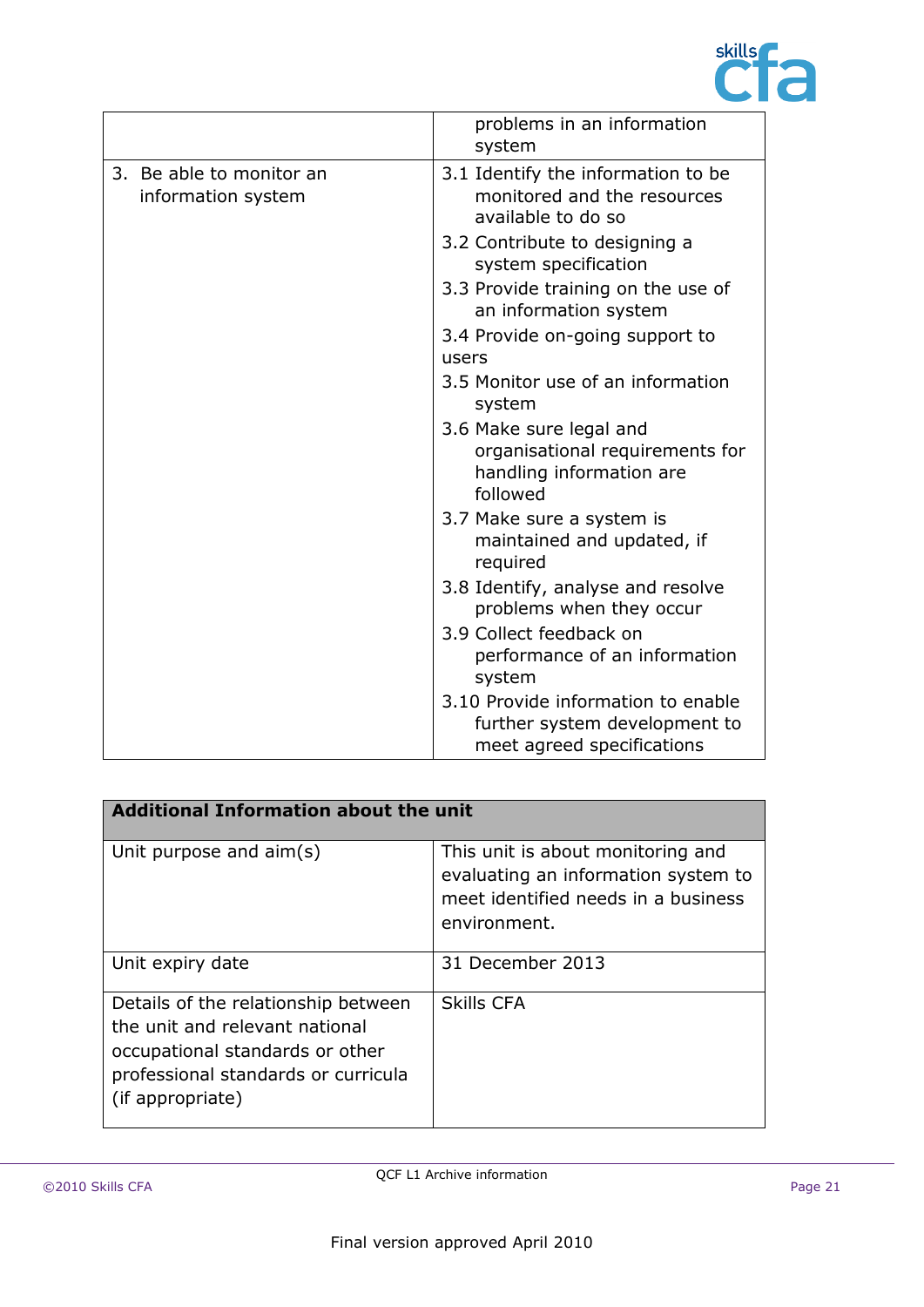

| Assessment requirements or<br>quidance specified by a sector or<br>regulatory body (if appropriate) | <b>Assessment Strategy</b>                                     |
|-----------------------------------------------------------------------------------------------------|----------------------------------------------------------------|
| Support for the unit from an SSC or<br>other appropriate body (if required)                         | <b>Skills CFA</b>                                              |
| Location of the unit within the<br>subject/sector classification system                             | 15. Business, Administration and<br>Law<br>15.2 Administration |
| Name of the organisation<br>submitting the unit                                                     | Skills CFA                                                     |
| Availability for use                                                                                | Shared                                                         |
| Unit available from                                                                                 | 1 August 2010                                                  |
| Unit guided learning hours                                                                          | 30                                                             |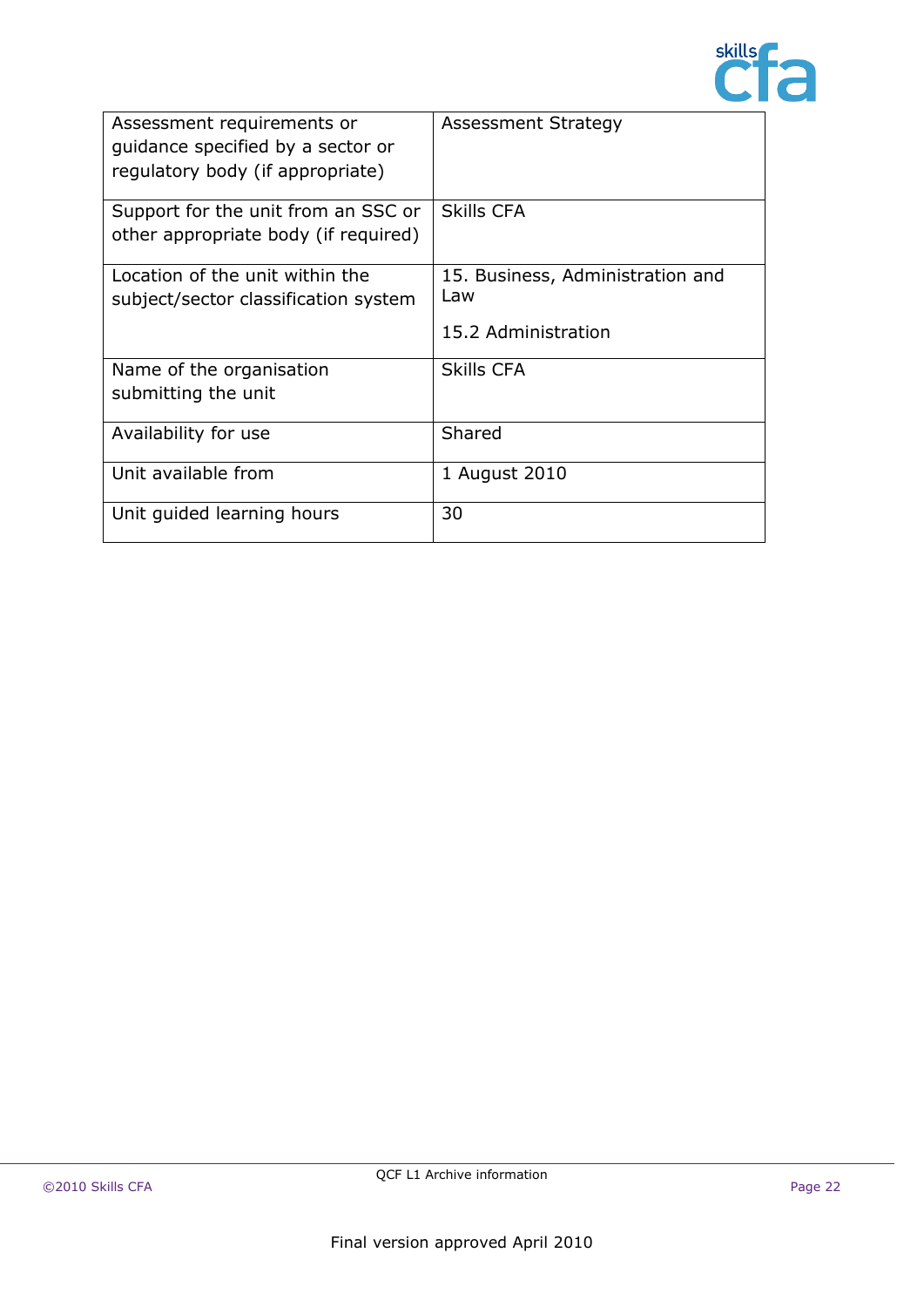

| <b>Title</b> |                                                                     | Support the design and development of an information<br>system      |                                                                                                                                                                                                                                                                                                                                                                                                                                                   |
|--------------|---------------------------------------------------------------------|---------------------------------------------------------------------|---------------------------------------------------------------------------------------------------------------------------------------------------------------------------------------------------------------------------------------------------------------------------------------------------------------------------------------------------------------------------------------------------------------------------------------------------|
| No.          | <b>Skills CFA Unit</b>                                              | Q316                                                                |                                                                                                                                                                                                                                                                                                                                                                                                                                                   |
|              | <b>WBA Unit No.</b>                                                 | L/601/2536                                                          |                                                                                                                                                                                                                                                                                                                                                                                                                                                   |
| <b>Level</b> |                                                                     | 3                                                                   |                                                                                                                                                                                                                                                                                                                                                                                                                                                   |
|              | <b>Credit Value</b>                                                 | 7                                                                   |                                                                                                                                                                                                                                                                                                                                                                                                                                                   |
| <b>GLH</b>   |                                                                     | 35                                                                  |                                                                                                                                                                                                                                                                                                                                                                                                                                                   |
|              | <b>Learning Outcomes</b>                                            |                                                                     | <b>Assessment Criteria</b>                                                                                                                                                                                                                                                                                                                                                                                                                        |
|              | The learner will                                                    |                                                                     | The learner can                                                                                                                                                                                                                                                                                                                                                                                                                                   |
|              | 1. Understand the purpose of<br>supporting the design and<br>system | development of an information                                       | 1.1 Explain the purpose and value<br>of contributing to the design<br>and development of an<br>information system<br>1.2 Describe ways of contributing<br>to the design and development<br>of an information system                                                                                                                                                                                                                               |
|              | an information system                                               | 2. Understand how to contribute to<br>the design and development of | 2.1 Explain the purpose and value<br>of contributing own user needs<br>for an information system<br>2.2 Explain the benefits of<br>developing a system<br>specification based on user<br>needs<br>2.3 Describe ways of contributing to<br>the creation, design and<br>development of an information<br>system<br>2.4 Explain the purpose and value<br>of contributing to the testing of<br>an information system during<br>design and development |
|              | 3. Be able to contribute to the<br>information system               | design and development of an                                        | 3.1 Identify and agree the<br>information to be managed<br>3.2 Contribute to the design and<br>development of an information<br>system to meet agreed<br>specification requirements<br>3.3 Support system testing<br>3.4 Identify and report faults<br>3.5 Remedy faults, within limits of<br>own authority                                                                                                                                       |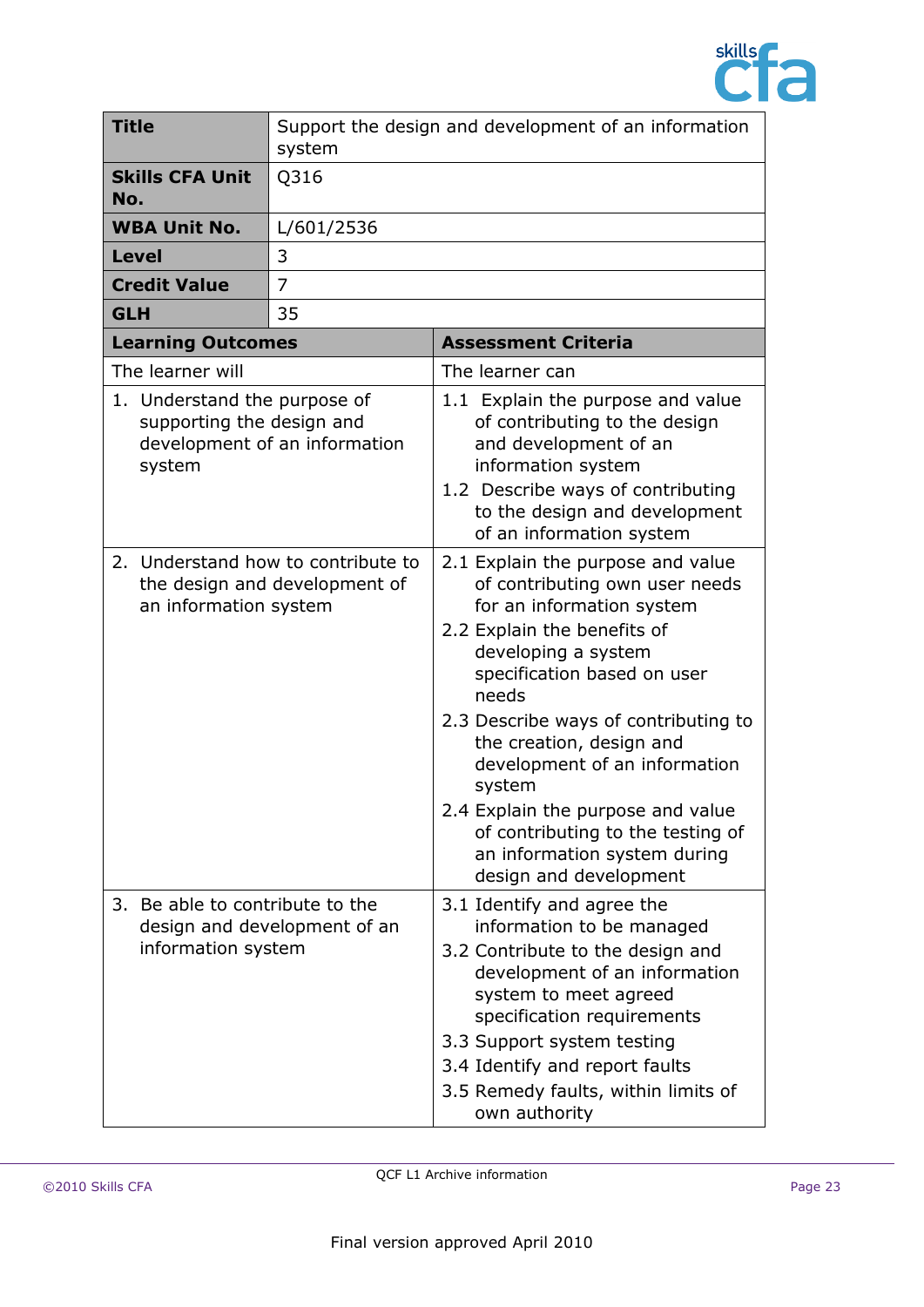

| <b>Additional Information about the unit</b>                                                                                                                        |                                                                                                                                                               |
|---------------------------------------------------------------------------------------------------------------------------------------------------------------------|---------------------------------------------------------------------------------------------------------------------------------------------------------------|
| Unit purpose and aim(s)                                                                                                                                             | This unit is about contributing to the<br>design and development of an<br>information system that will meet<br>identified needs in a business<br>environment. |
| Unit expiry date                                                                                                                                                    | 31 December 2013                                                                                                                                              |
| Details of the relationship between<br>the unit and relevant national<br>occupational standards or other<br>professional standards or curricula<br>(if appropriate) | <b>Skills CFA</b>                                                                                                                                             |
| Assessment requirements or<br>quidance specified by a sector or<br>regulatory body (if appropriate)                                                                 | <b>Assessment Strategy</b>                                                                                                                                    |
| Support for the unit from an SSC or<br>other appropriate body (if required)                                                                                         | Skills CFA                                                                                                                                                    |
| Location of the unit within the<br>subject/sector classification system                                                                                             | 15. Business, Administration and<br>Law<br>15.2 Administration                                                                                                |
| Name of the organisation<br>submitting the unit                                                                                                                     | <b>Skills CFA</b>                                                                                                                                             |
| Availability for use                                                                                                                                                | Shared                                                                                                                                                        |
| Unit available from                                                                                                                                                 | 1 August 2010                                                                                                                                                 |
| Unit guided learning hours                                                                                                                                          | 35                                                                                                                                                            |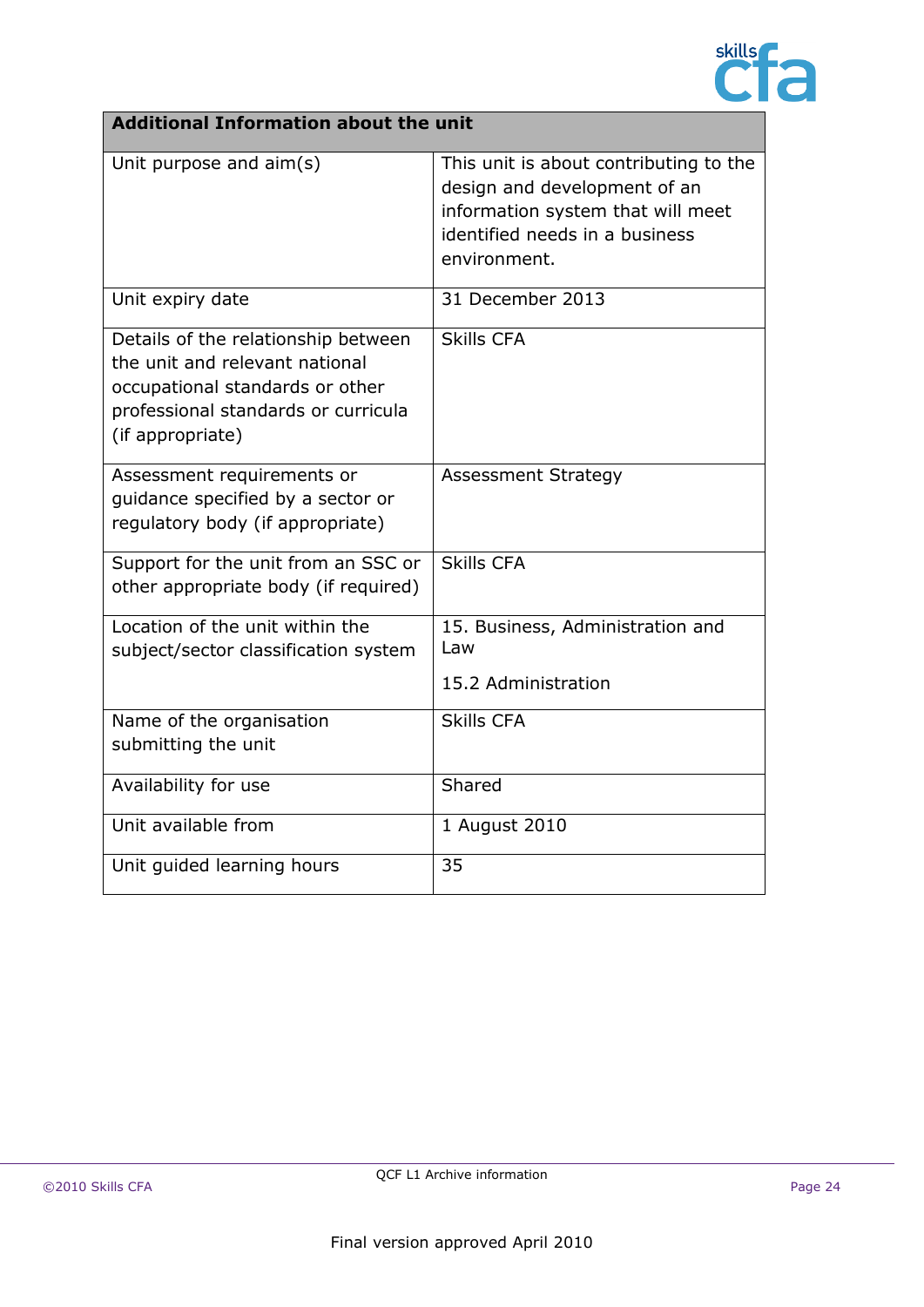

| <b>Title</b>                                                                     | Design and develop an information system |                                                                                                                                                                                                                                                                                                                                                                                                                                                                                                                    |
|----------------------------------------------------------------------------------|------------------------------------------|--------------------------------------------------------------------------------------------------------------------------------------------------------------------------------------------------------------------------------------------------------------------------------------------------------------------------------------------------------------------------------------------------------------------------------------------------------------------------------------------------------------------|
| <b>Skills CFA Unit</b><br>No.                                                    | Q410                                     |                                                                                                                                                                                                                                                                                                                                                                                                                                                                                                                    |
| <b>WBA Unit No.</b>                                                              | T/601/2563                               |                                                                                                                                                                                                                                                                                                                                                                                                                                                                                                                    |
| <b>Level</b>                                                                     | $\overline{4}$                           |                                                                                                                                                                                                                                                                                                                                                                                                                                                                                                                    |
| <b>Credit Value</b>                                                              | 7                                        |                                                                                                                                                                                                                                                                                                                                                                                                                                                                                                                    |
| <b>GLH</b>                                                                       | 30                                       |                                                                                                                                                                                                                                                                                                                                                                                                                                                                                                                    |
| <b>Learning Outcomes</b>                                                         |                                          | <b>Assessment Criteria</b>                                                                                                                                                                                                                                                                                                                                                                                                                                                                                         |
| The learner will                                                                 |                                          | The learner can                                                                                                                                                                                                                                                                                                                                                                                                                                                                                                    |
| 1. Understand the purpose of<br>information systems in a<br>business environment |                                          | 1.1 Evaluate the types of<br>information that need to be<br>managed in a business<br>environment<br>1.2 Analyse the types of information<br>systems available and their<br>main features                                                                                                                                                                                                                                                                                                                           |
| 2. Understand how to design and                                                  | develop an information system            | 2.1 Analyse the purpose and<br>benefits of identifying and<br>agreeing user needs for an<br>information system<br>2.2 Explain the purpose and<br>benefits of developing a system<br>specification based on agreed<br>needs<br>2.3 Analyse ways of developing a<br>specification for an information<br>system<br>2.4 Analyse ways of creating and<br>developing an information<br>system based on agreed needs<br>2.5 Explain the purpose and<br>benefits of testing an<br>information system during<br>development |
| 3. Be able to design and develop an<br>information system                        |                                          | 3.1 Identify and analyse the<br>information to be managed<br>3.2 Indentify the resources<br>available<br>3.3 Develop a system specification<br>within agreed budget, as<br>required<br>3.4 Develop an information system<br>that meets the specification                                                                                                                                                                                                                                                           |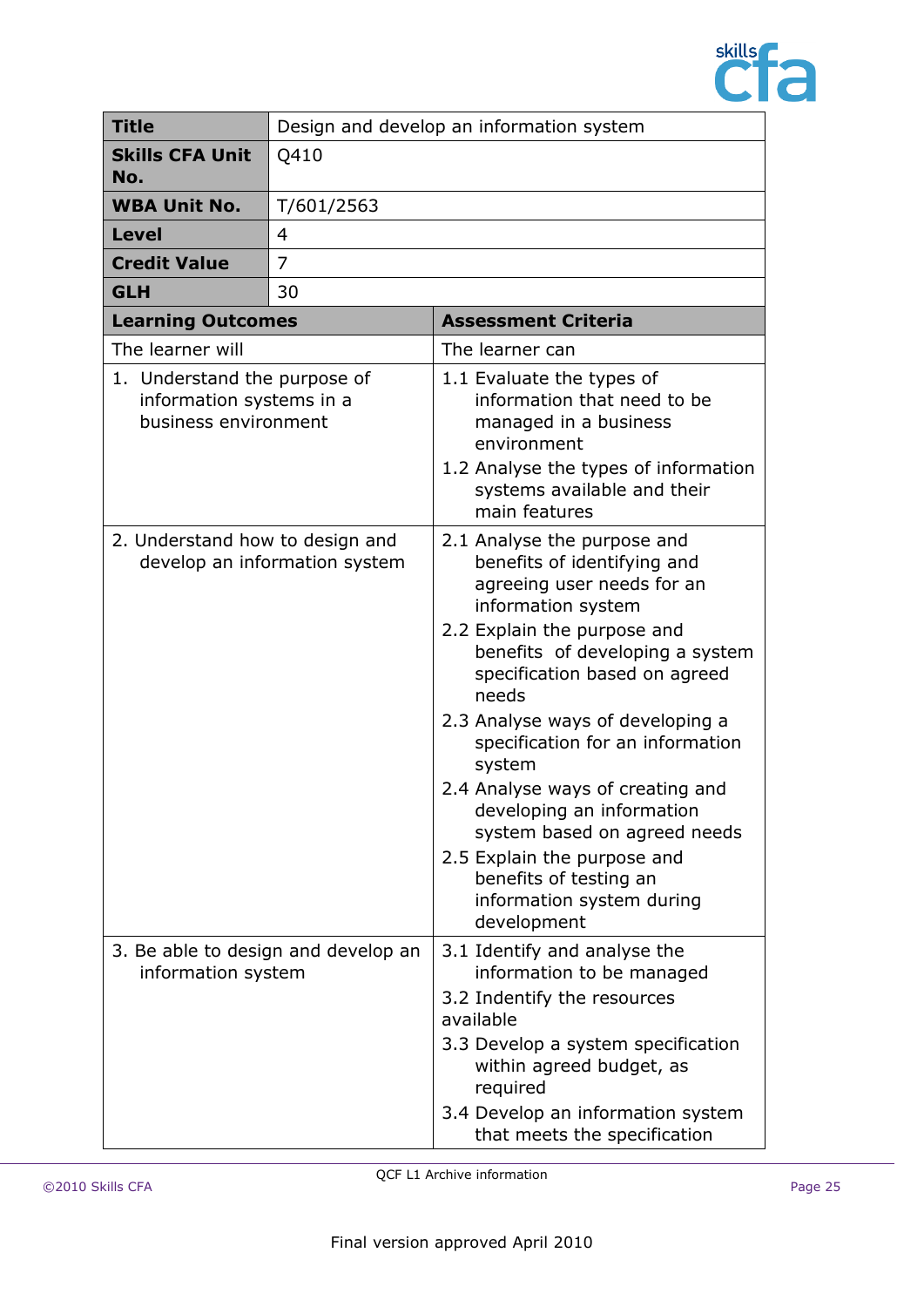

| 3.5 Test the system             |
|---------------------------------|
| 3.6 Identify, report and remedy |
| faults                          |

| <b>Additional Information about the unit</b>                                                                                                                        |                                                                                                                                       |  |
|---------------------------------------------------------------------------------------------------------------------------------------------------------------------|---------------------------------------------------------------------------------------------------------------------------------------|--|
| Unit purpose and $\text{aim}(s)$                                                                                                                                    | This unit is about designing and<br>developing an information system<br>that will meet identified needs in a<br>business environment. |  |
| Unit expiry date                                                                                                                                                    | 31 December 2013                                                                                                                      |  |
| Details of the relationship between<br>the unit and relevant national<br>occupational standards or other<br>professional standards or curricula<br>(if appropriate) | <b>Skills CFA</b>                                                                                                                     |  |
| Assessment requirements or<br>guidance specified by a sector or<br>regulatory body (if appropriate)                                                                 | <b>Assessment Strategy</b>                                                                                                            |  |
| Support for the unit from an SSC or<br>other appropriate body (if required)                                                                                         | <b>Skills CFA</b>                                                                                                                     |  |
| Location of the unit within the<br>subject/sector classification system                                                                                             | 15. Business, Administration and<br>Law<br>15.2 Administration                                                                        |  |
| Name of the organisation<br>submitting the unit                                                                                                                     | <b>Skills CFA</b>                                                                                                                     |  |
| Availability for use                                                                                                                                                | Shared                                                                                                                                |  |
| Unit available from                                                                                                                                                 | 1 August 2010                                                                                                                         |  |
| Unit guided learning hours                                                                                                                                          | 30                                                                                                                                    |  |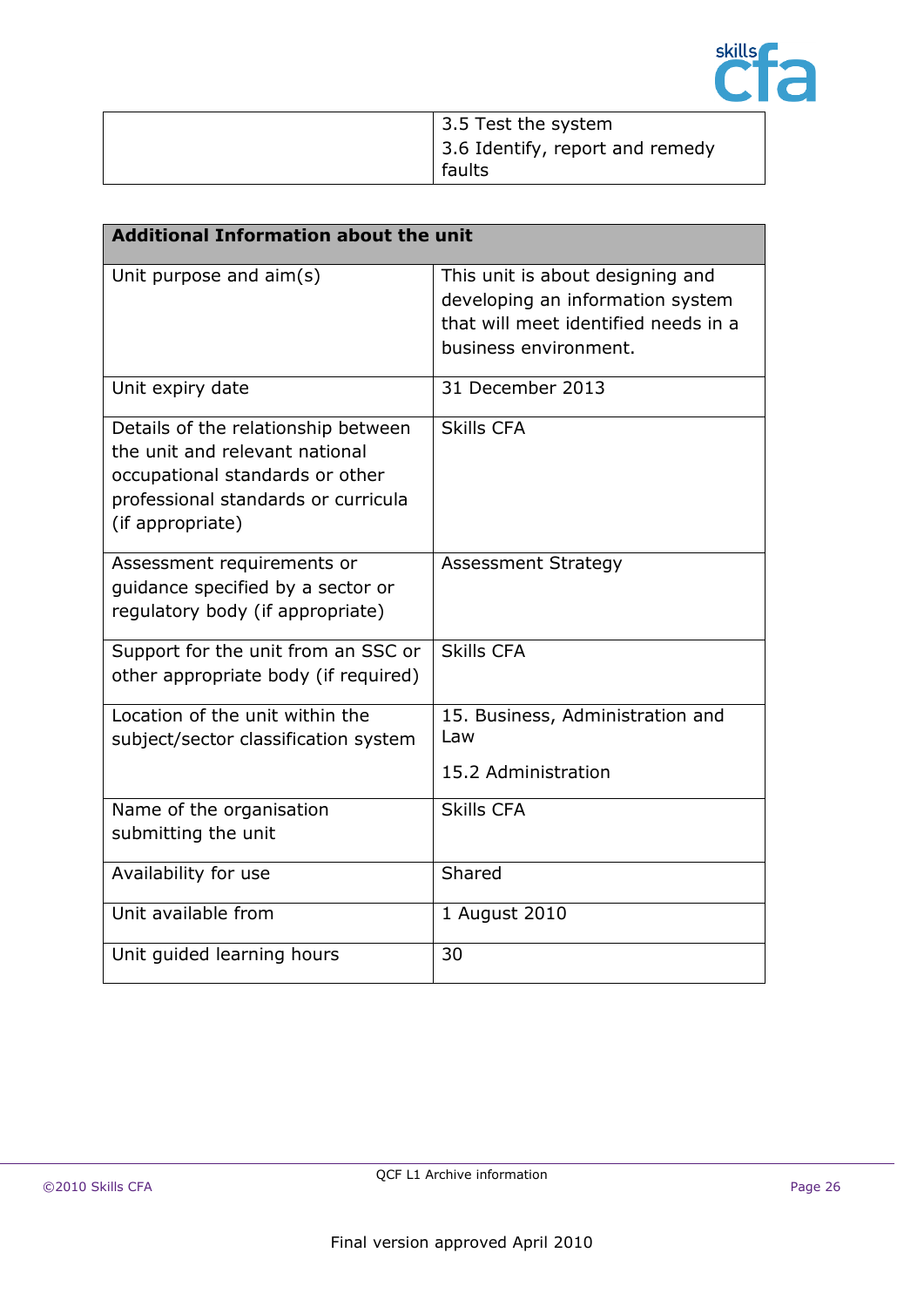

| <b>Title</b>                                         | Manage and evaluate an information system |                                                                                                                                                                                                                                                                                                                                                                                                                                                                                                                                                                                                                                                                                                                                                                                                                                                                                   |  |
|------------------------------------------------------|-------------------------------------------|-----------------------------------------------------------------------------------------------------------------------------------------------------------------------------------------------------------------------------------------------------------------------------------------------------------------------------------------------------------------------------------------------------------------------------------------------------------------------------------------------------------------------------------------------------------------------------------------------------------------------------------------------------------------------------------------------------------------------------------------------------------------------------------------------------------------------------------------------------------------------------------|--|
| <b>Skills CFA Unit</b><br>No.                        | Q411                                      |                                                                                                                                                                                                                                                                                                                                                                                                                                                                                                                                                                                                                                                                                                                                                                                                                                                                                   |  |
| <b>WBA Unit No.</b>                                  | A/601/2564                                |                                                                                                                                                                                                                                                                                                                                                                                                                                                                                                                                                                                                                                                                                                                                                                                                                                                                                   |  |
| <b>Level</b>                                         | 4                                         |                                                                                                                                                                                                                                                                                                                                                                                                                                                                                                                                                                                                                                                                                                                                                                                                                                                                                   |  |
| <b>Credit Value</b>                                  | 6                                         |                                                                                                                                                                                                                                                                                                                                                                                                                                                                                                                                                                                                                                                                                                                                                                                                                                                                                   |  |
| <b>GLH</b>                                           | 20                                        |                                                                                                                                                                                                                                                                                                                                                                                                                                                                                                                                                                                                                                                                                                                                                                                                                                                                                   |  |
| <b>Learning Outcomes</b>                             |                                           | <b>Assessment Criteria</b>                                                                                                                                                                                                                                                                                                                                                                                                                                                                                                                                                                                                                                                                                                                                                                                                                                                        |  |
| The learner will                                     |                                           | The learner can                                                                                                                                                                                                                                                                                                                                                                                                                                                                                                                                                                                                                                                                                                                                                                                                                                                                   |  |
| 1. Understand how to manage an<br>information system |                                           | 1.1 Analyse how to plan and agree<br>implementation of the<br>information system<br>1.2 Analyse the purpose and<br>benefits of managing<br>information to meet<br>requirements<br>1.3 Explain the purpose and<br>benefits of providing training to<br>users and providing on-going<br>support<br>1.4 Explain the purpose of<br>complying with legal and<br>organisation requirements when<br>using an information system<br>1.5 Explain the purpose and<br>benefits of monitoring use of an<br>information system<br>1.6 Analyse ways of monitoring use<br>of an information system<br>1.7 Explain the purpose and<br>benefits of maintaining and<br>updating an information system<br>1.8 Analyse ways of maintaining<br>and updating an information<br>system<br>1.9 Analyse the types of problems<br>that may occur with an<br>information system and how to<br>deal with them |  |
| 2. Understand how to review and<br>system            | further develop an information            | 2.1 Explain the purpose and<br>benefits of continuously<br>improving an information<br>system<br>2.2 Analyse ways of evaluating an                                                                                                                                                                                                                                                                                                                                                                                                                                                                                                                                                                                                                                                                                                                                                |  |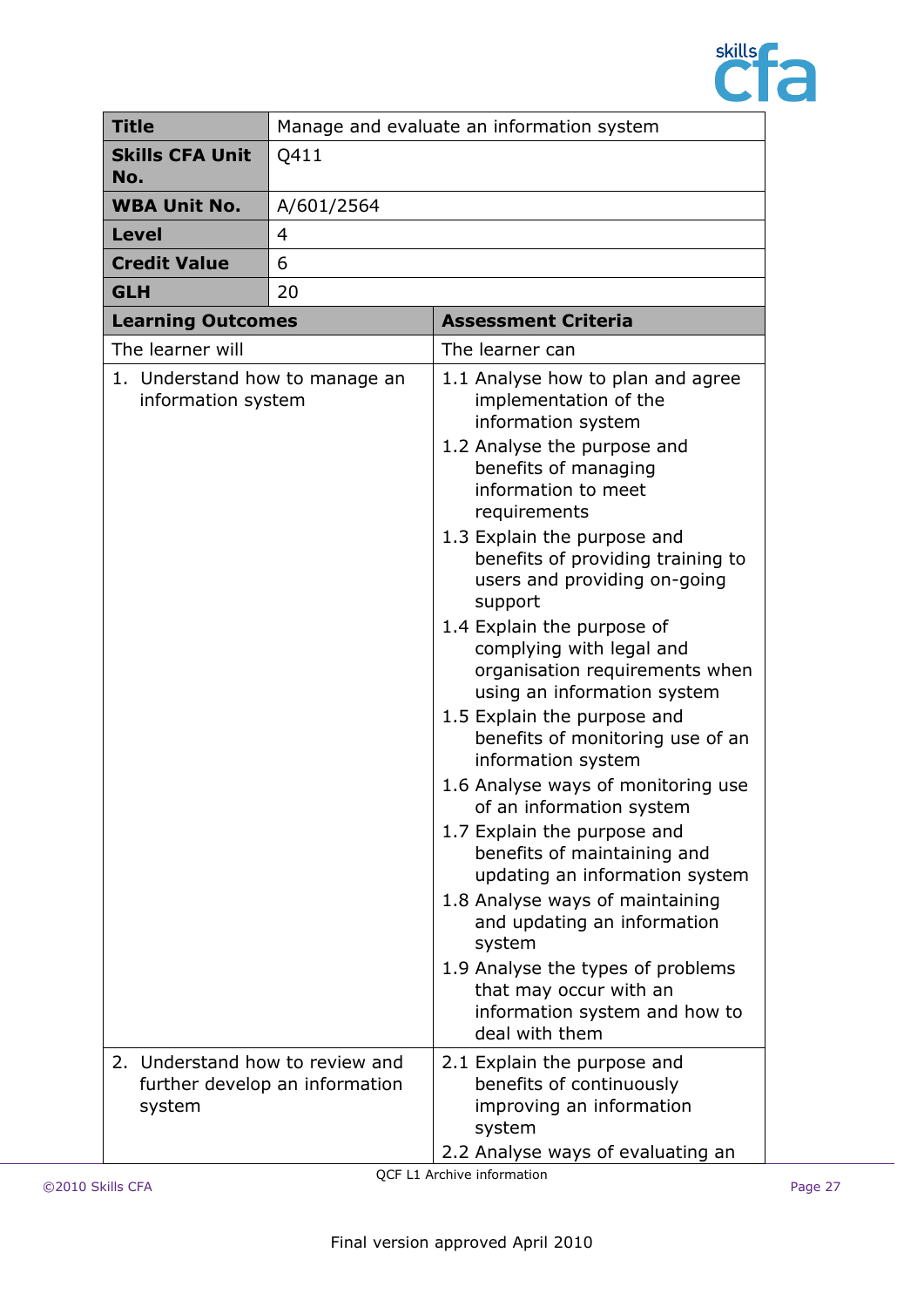

|                                                 | information system                                                                                                                                            |
|-------------------------------------------------|---------------------------------------------------------------------------------------------------------------------------------------------------------------|
|                                                 | 2.3 Explain how to identify<br>problems in an information<br>system and analyse them<br>2.4 Analyse ways of resolving<br>problems in an information<br>system |
| 3. Be able to manage an<br>information system   | 3.1 Provide training on the use of<br>an information system                                                                                                   |
|                                                 | 3.2 Provide on-going support to<br>users                                                                                                                      |
|                                                 | 3.3 Monitor use of, accuracy and<br>productivity of an information<br>system to meet organisational<br>requirements                                           |
|                                                 | 3.4 Make sure legal and<br>organisational requirements for<br>handling information are<br>followed                                                            |
|                                                 | 3.5 Make sure an information<br>system is maintained and<br>updated, if required                                                                              |
|                                                 | 3.6 Identify, analyse and resolve<br>problems when they occur                                                                                                 |
| 4. Be able to evaluate an<br>information system | 4.1 Collect feedback on<br>performance of an information<br>system                                                                                            |
|                                                 | 4.2 Evaluate feedback and prioritise<br>development needs of an<br>information system, if required                                                            |
|                                                 | 4.3 Provide information to enable<br>further information system<br>development                                                                                |

| <b>Additional Information about the unit</b> |                                                                                                                                                                                                                                                                           |  |
|----------------------------------------------|---------------------------------------------------------------------------------------------------------------------------------------------------------------------------------------------------------------------------------------------------------------------------|--|
| Unit purpose and aim(s)                      | This unit is about managing and<br>evaluating an information system<br>that meets identified needs in a<br>business environment. The learner<br>will use knowledge of needs, to<br>work in collaboration with others as<br>required, to manage and evaluate<br>the system |  |